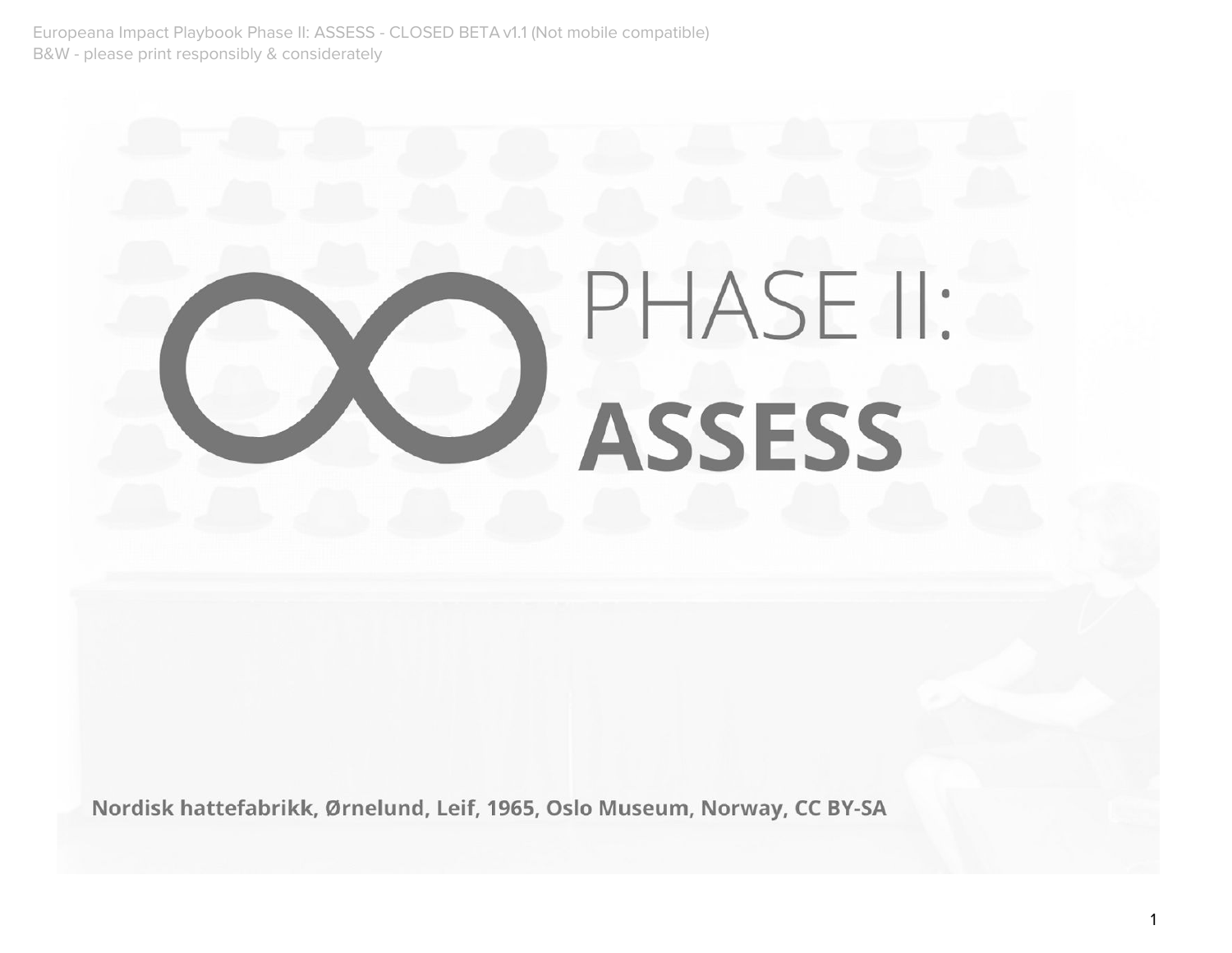We want everyone to have a great experience with our Impact Playbook. If you would like this publication in a format specific to your accessibility needs please get in touch with us at impact@europeana.eu

#### **credits**

This playbook was developed by Europeana Foundation, and is available under a Creative Commons CC BY-SA 4.0 licence.

#### **authors & contributors**

Julia Fallon, Europeana Foundation Nina Koopman, Sinzer BV Jurre Anema, Sinzer BV Nicole McNeilly, Impact Consultant Jason Evans, National Wikimedian at NLW Merete Sanderhoff, Statens Museum fur Kunst (SMK) Simon Tanner, Kings College London (KCL) David Haskyia, Wikimedia SE Dafydd Tudur, National Library of Wales (NLW) Jeroen Wilms, Impact Consultant Tobias Holtz, HafenCity University Hamburg Maria Drabczyk, National Film Archive - Audiovisual Institute Poland (FINA) Marco de Niet, Leiden University Library Olivier Schulbaulm, Platoniq Beth Daley, Europeana Foundation Jenny Kidd, Cardiff University Maaike Verberk, DEN Kennisinstituut Digitale Cultuur Killian Downing, National Archives Ireland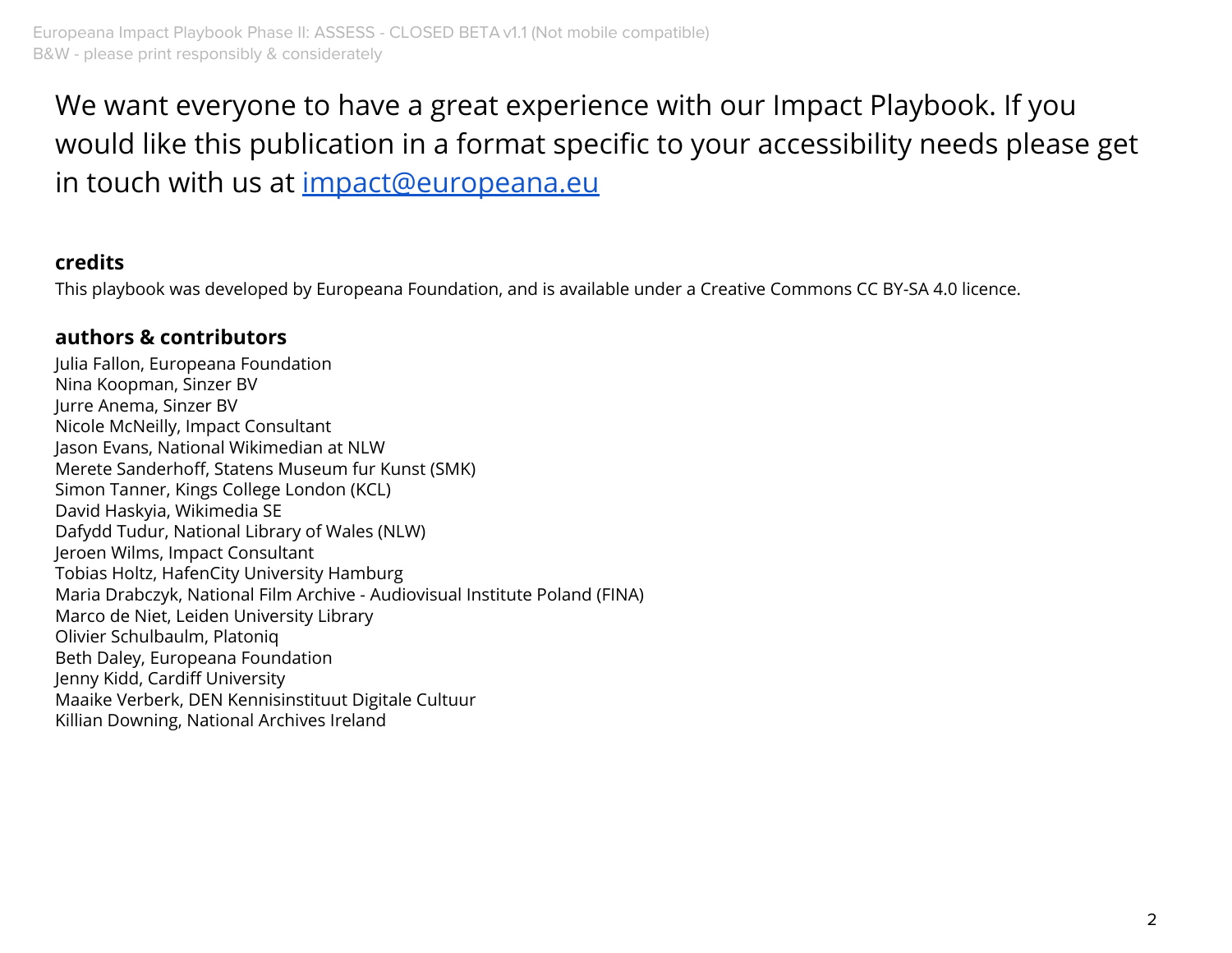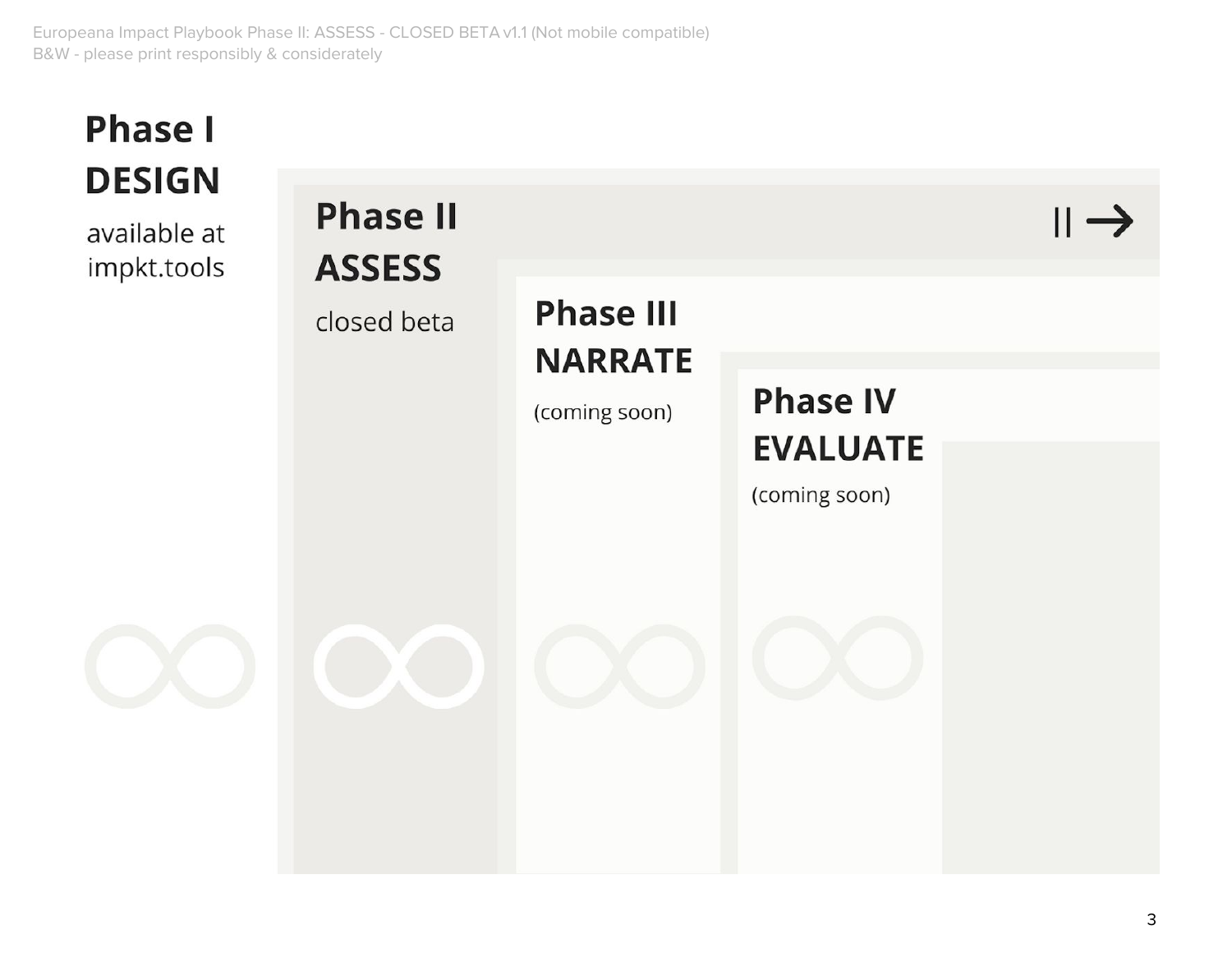### **Overview**

We've put the workshops behind us, and now it's time to get familiar with spreadsheets, data collection techniques and finally the data you'll collect! Working from the design brief you put together in Phase I, you'll work with the specialists in your team through six more steps towards an impact assessment.

| <b>Steps</b> |                    |                                 | What you do                                                    | <b>Result</b>                                         |
|--------------|--------------------|---------------------------------|----------------------------------------------------------------|-------------------------------------------------------|
| II.1         | ষ্টু               | <b>Preparation</b>              | Get back into the flow, refine<br>your team and plan of attack | You feel confident to navigate the<br>next steps      |
| II.2         | ⅋                  | <b>Develop your indicators</b>  | Agree how you'll measure that<br>change has occurred           | You have an updated Change<br>Pathway with indicators |
| II.3         | ⅋                  | <b>Plan the data collection</b> | Agree how to collect data and<br>gather the tools you need     | You have an updated Change<br>Pathway with methods    |
| II.4         | $\rightsquigarrow$ | <b>Data collection  Go!</b>     | Set your data collection plan in<br>action!                    | You have collected and backed up<br>your data         |
| II.5         | $\mathbb{Y}$       | Analyse the data                | Get to know your data                                          | You feel confident in the data you<br>have collected  |
| II.6         | 96                 | <b>Draw conclusions</b>         | <b>Connect the data with you</b><br>design brief               | See how far you have gone to<br>showing your impact   |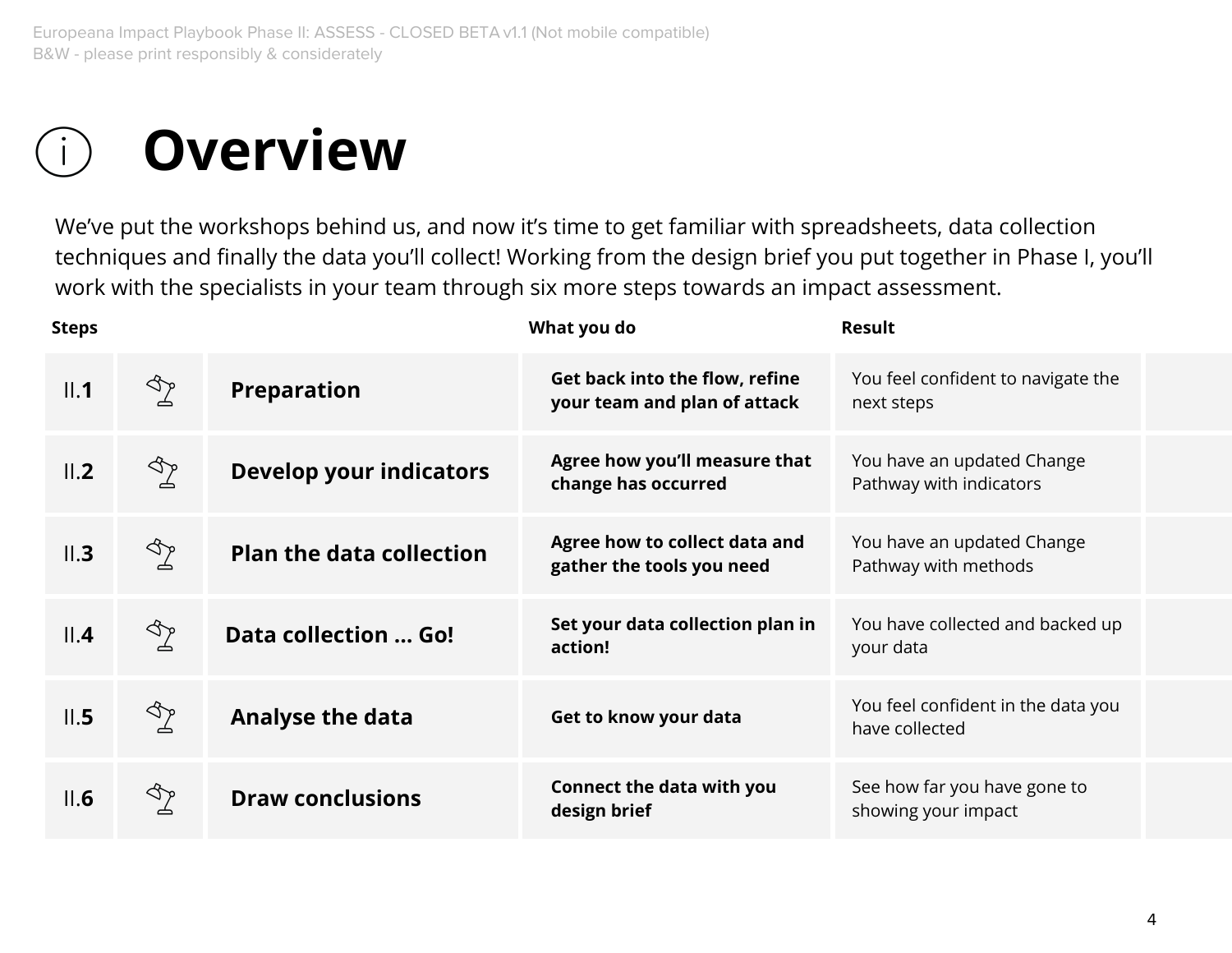**S<sub>2</sub> II.1 Preparation** 

Good preparation is essential. So make some time to walk through how you will move from the design brief you developed in Phase I, and use it to collect meaningful data to support it.

| Who                 | You                                                          |  |
|---------------------|--------------------------------------------------------------|--|
| Why                 | To get familiar with managing the process                    |  |
| Time needed         | About 3/4 hours                                              |  |
| <b>Your results</b> | $\Box$ A refreshed team<br>D Overview of everything you need |  |

\* Before you start<br>You'll notice there are **Before you start**<br>in phase II - there are no workshops<br>you to look into instead we encorreshops<br>andy have into the prourage Touril notice there are no workshop<br>you to look into are no workshop<br>already have into into the ricourage<br>already have in your the roles ve Thase II - instead we encourage<br>you to look into into the encourage<br>already have in your othe roles you<br>and draw on the experimentation you to look into into we encourage<br>already have in your organisations,<br>and draw on the expertisations,<br>around you to expertise you have<br>teps in this to guide you have aiready have in your organisations,<br>and draw on the expertise you<br>around you to expertise you have<br>steps in this phase. You through the and draw on the expertise you have<br>around you to guide you that steps in this phase. steps in this phase.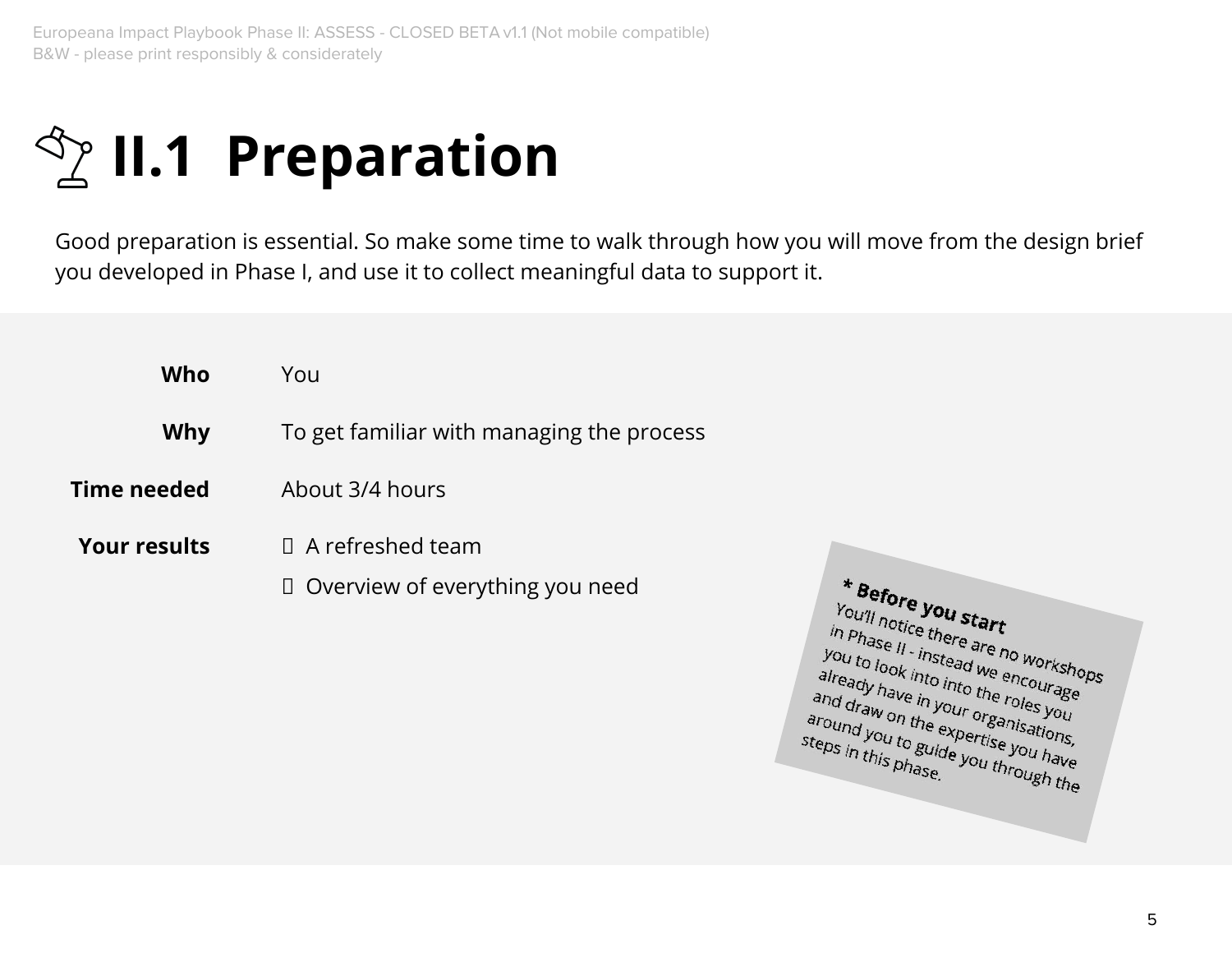### **Walkthrough**

Before you start you need to check you have the team you need, and the resources available to complete these next few steps. Time to flex your project management skills, and keep everyone inspired, motivated and on board to complete your impact assessment!



#### **First things first - recap**

Congratulations on making it to Phase II! You've come a long way since you first started out on your impact journey. When you started out you might have had an idea of how this would progress - are you still working towards that vision? Take a look back over your work in Phase I, and remind yourself what you wanted to achieve.

Taking the time to check you are really focusing your work around what changes is an important part of building impact into the mindset of your team, and your organisation. We call this impact thinking.

**Tip:** *If you feel your brief has strayed too far from your vision, or isn't focused enough on what changes, think about re-running the elements of the design workshops that encouraged the type of thinking and output you feel is missing, or needs refining.*

#### **Take a look at your resources**

Take a look through the rest of this Phase and think about how this process will work in your project or organisation. You already have buy-in from management to undertake an impact assessment - do you still have access to the resources you need to deliver it?

The availability of resources - people, tools, time - can significantly affect the type of conclusions you are able to draw from the data you collect in this Phase.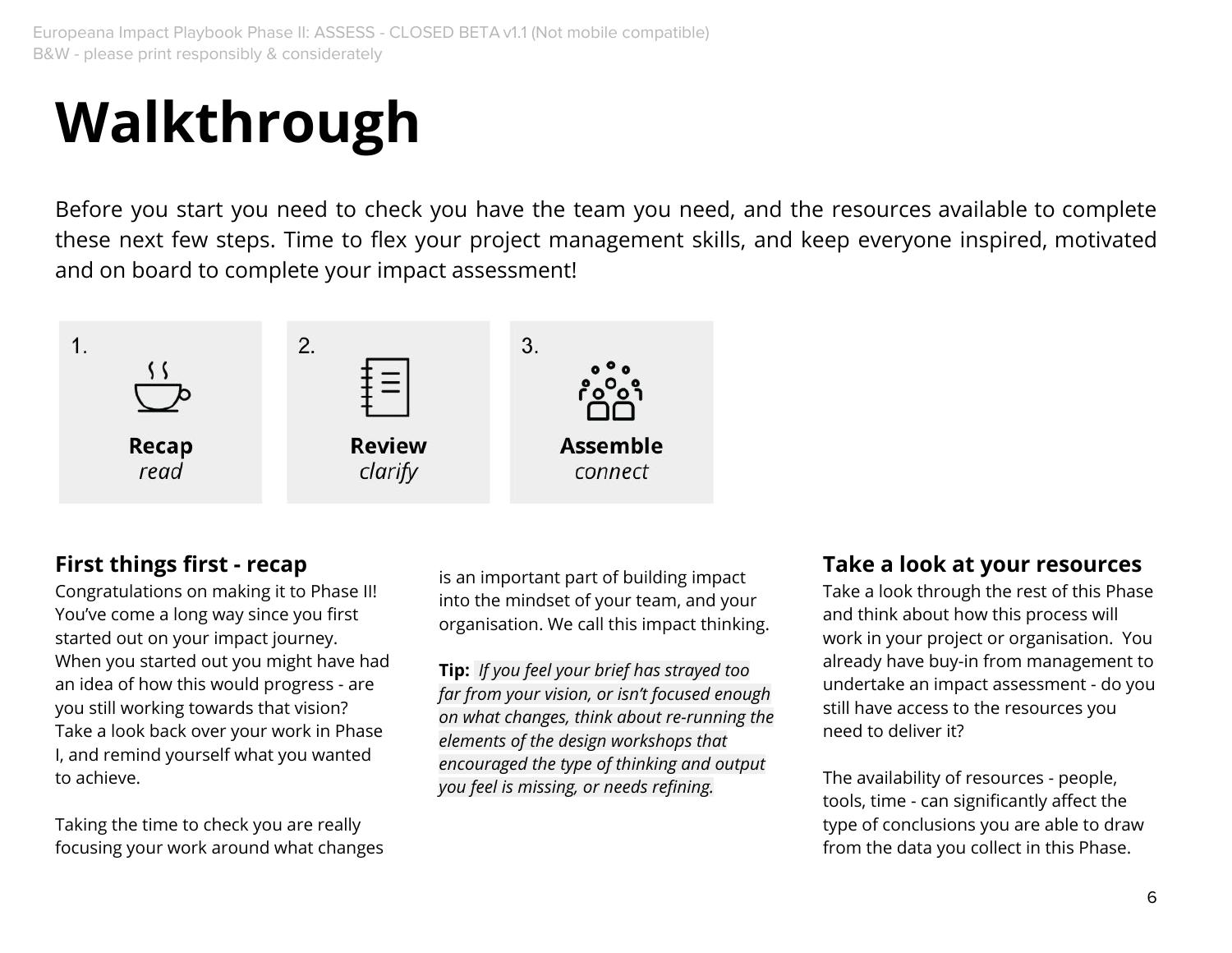Generally speaking, the more resources you have available, the greater rigour and complexity can be applied in the process of data collection and analysis. Good questions to ask:

- What resources are you able to dedicate to this process?
- How much time do you and your team have available?
- What are the financial resources you can invest in this process?
- What is the timeframe or deadline that you are working with?

**Tip:** *Keep it simple! If this is your first time, or you are against a tight deadline, start small and keep data collection lean. It may require some trial and error to collect the right amount of data, but you will get there!*

#### **Reassemble your team**

Your team in Phase I may not be the people you need to identify the metrics and questions for the data collection and analysis aspects of this phase.

If you work for a large organisation, you may have the support of specialised teams who can help you to manage the data collection and analysis phase. In a smaller organisation, the entire impact assessment may be done by the same 2-4 people.

**Tip:** *Hand-overs between teams are often weak points in a process, resulting in, for example, lost data or misunderstandings of responsibility. One way to reduce this risk is* *to have at least one (but ideally more) people involved in all phases of the impact assessment.*

You will be familiar with what your organisation can offer to support this process. If you're not, now is the time to find out.

When you reach you to your new team perhaps you have a kick-off meeting to walk them through this next set of steps check with them what resources they think they need. The more specialists you have in your team, the better you should be able to anticipate the resources you need to secure access to.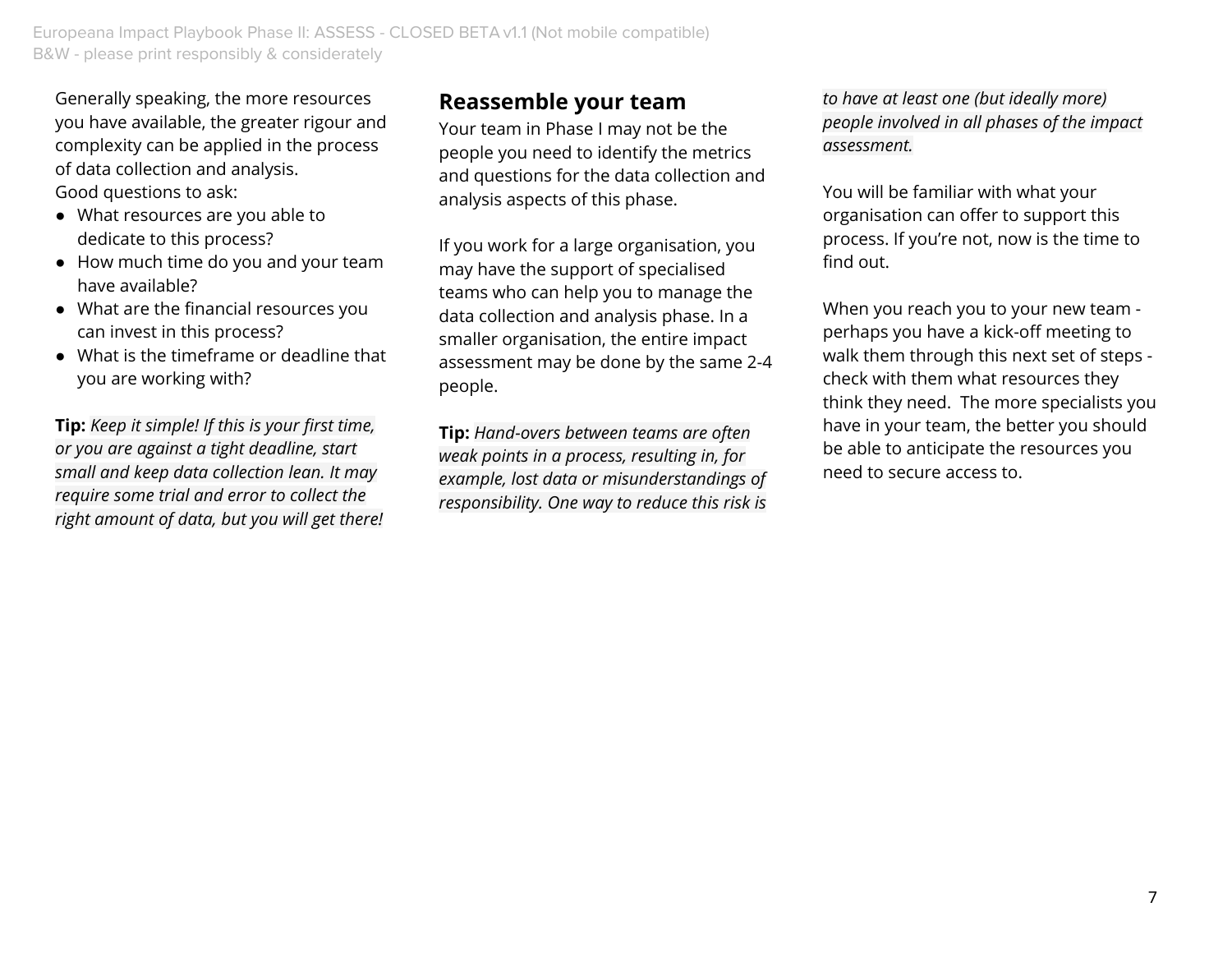### **Case Study: Involving external**  $000$ **knowledge in your team**

The Statens Museum for Kunst (SMK), Denmark's national gallery, assumed that digitalisation of the museums collection would benefit specific user groups. With this in mind SMK started an initiative to open up its digital collection: *SMK Open*.

As part of SMK Open a workshop was hosted during Copenhagen's *Young People's Meeting*, a public event for 15-25 year olds to foster democratic engagement. The goal of the workshop was to use open art as a tool to work with difficult emotions and increase empathy towards others. SMK was interested in the impact of the workshop on its participants and decided to develop an impact assessment.

**Early on in the development of the impact assessment the team of SMK Open chose to involve external experts.** This was quickly decided after the team critically reflected on their own role and ability to objectively assess their own work. *'People who are close to the project plan and its ambitions are not necessarily the ones who are best equipped to figure out how to assess its impact,'* according to Merete Sanderhoff, curator and Senior Advisor of SMK's Digital Museum Practice.

Although Sanderhoff herself was very involved in the event, she did not want to both create and evaluate the workshop herself: *'You need to attempt to stay neutral during data collection and data analysis. I knew that I was too close to the project.'*

Sanderhoff and her team decided to take a step back and involve other people with more distance to the workshop in the development of the assessment. They consciously involved people with different backgrounds. One expert was an experienced anthropologist, the other a senior researcher of User Experience within SMK who had not been part of the project. Together they developed most of the impact assessment.

**Tip:** *When starting a new project, try to include impact assessment as part of your budget. This can allow you to hire external experts to support you during the data collection and assessment process.*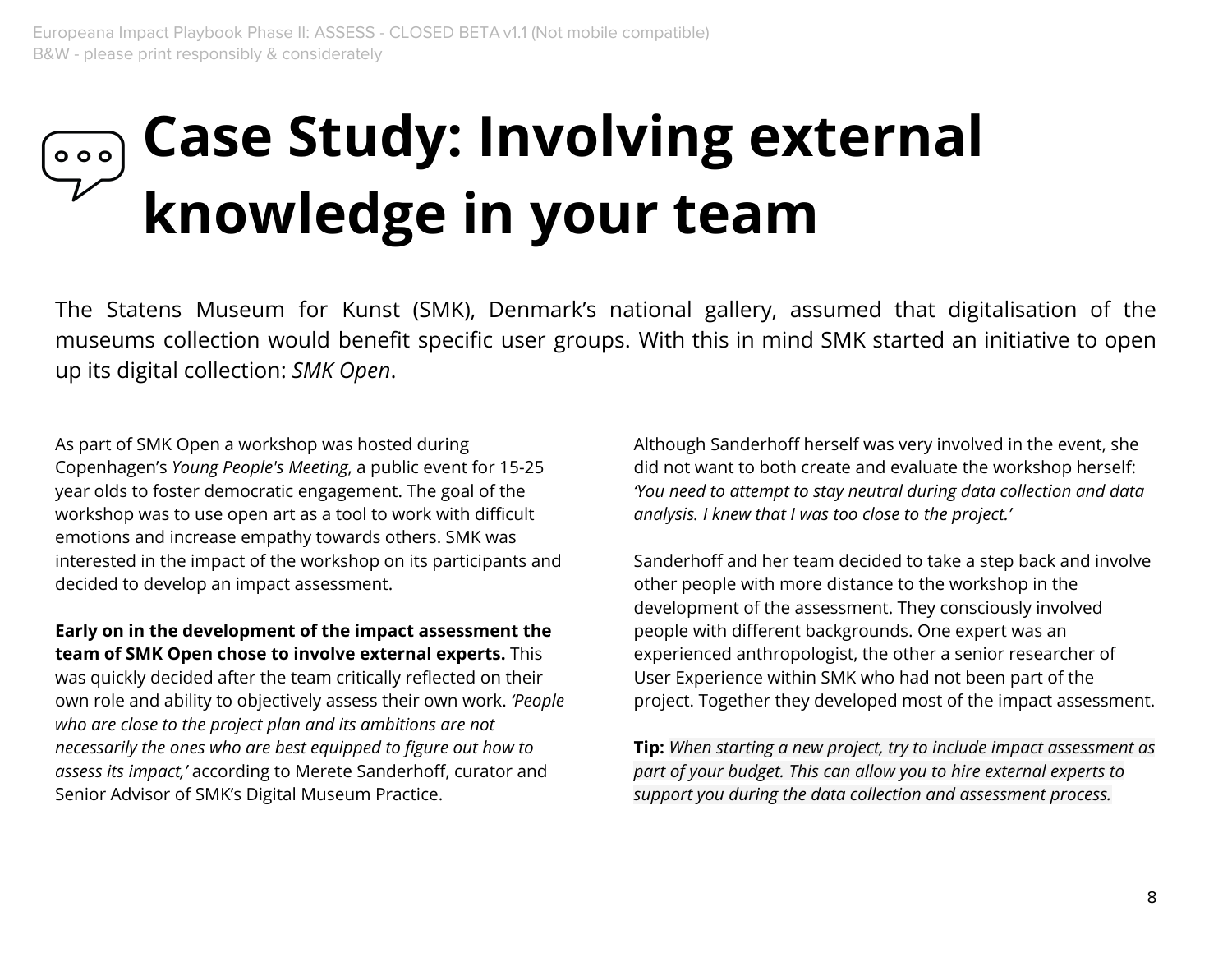With guidance of the external experts, Sanderhoff and her team focused their support on the data collection process. The experts set up the research and developed the questionnaire.

The SMK Open team contributed by conducting a number of interviews with stakeholders as part of the data collection strategy. Since it was important to compare the qualitative insights from the interviews, each interview had to be conducted in the same structured manner. Every interviewer therefore followed the same structure and guidelines that had been designed by the external experts. Working together in close collaboration the SMK Open team and external researchers

increased the volume of data they collected, without compromising on its quality.

Follow SMK's impact journey, and read the impact assessment undertaken on this event - **Statens Museum fur Kunst: The social impact of using art to increase civic participation of young people, 2018**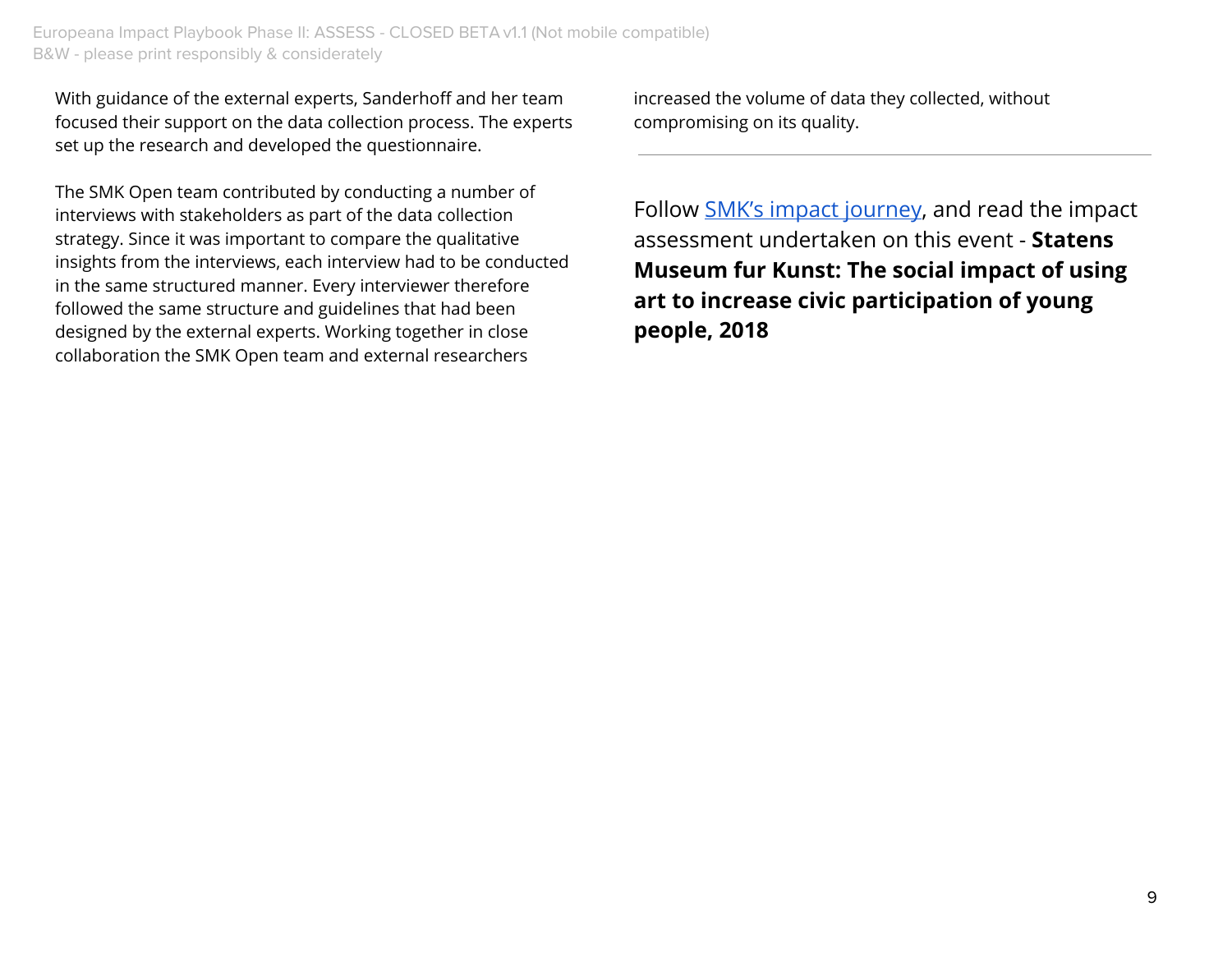# **S<sub>2</sub> II.2 Develop your indicators**

You've co-created your design brief, now it's time to sit down together with your team and take a strategic look at what you aim to achieve.

| Who                 | You and your team                                                                |  |
|---------------------|----------------------------------------------------------------------------------|--|
| Why                 | Develop the indicators that will illustrate if change has occurred               |  |
| Time needed         | 5-6 hours                                                                        |  |
| <b>Your results</b> | $\Box$ Indicators for each outcome<br>□ A refined and prioritised Change Pathway |  |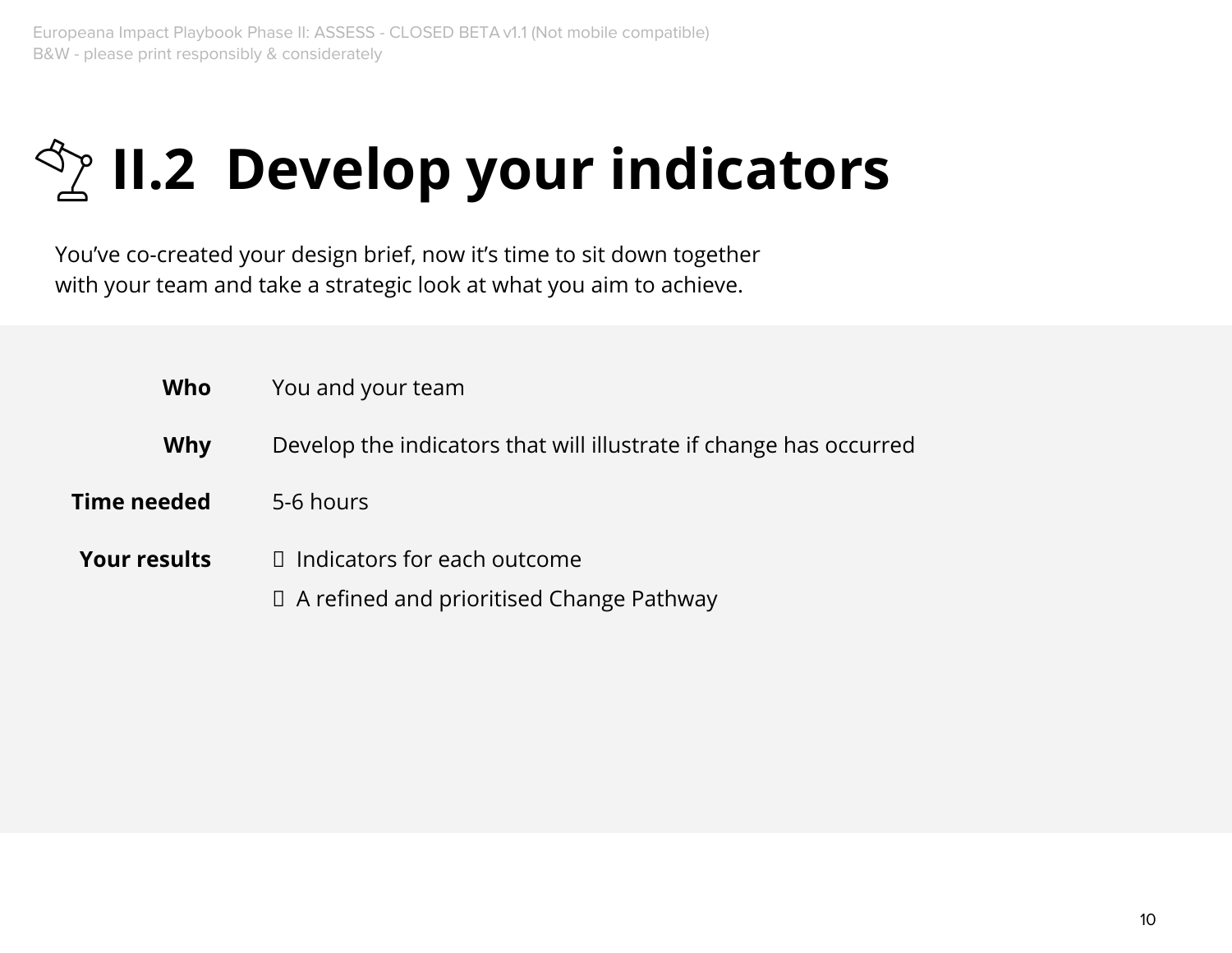### **Walkthrough**

It's time to work together with your team to refine the Design Brief and Change Pathway developed in Phase I so you can move confidently into data collection. You'll need to lead the discussions; striking a balance between being flexible and keeping moving the process forward.



You finished Phase I by brainstorming with your workshop participants the indicators and methods that could help you complete your impact assessment documented in the Change Pathway.

To capture the extra information you create in this step, we've created an *extension* to the Change Pathway *(see: p11 - Documenting your data collection Plan)*.

#### **Look at the big picture**

With your reassembled team make a start and review the work you documented in Phase I. Take a look at your initial motivation to get started with measuring impact.

You know your team, and you know what level of discussion works well for you, and how you frame your questions to stimulate open and honest reflection.

As a guide, you should be asking yourself;

- What do you want to assess?
- Why do you want to assess it?
- What will you do with the results?
- How important is it that I know this information?

An alternative way to frame these:

● What are you trying to achieve and learn and for what purpose?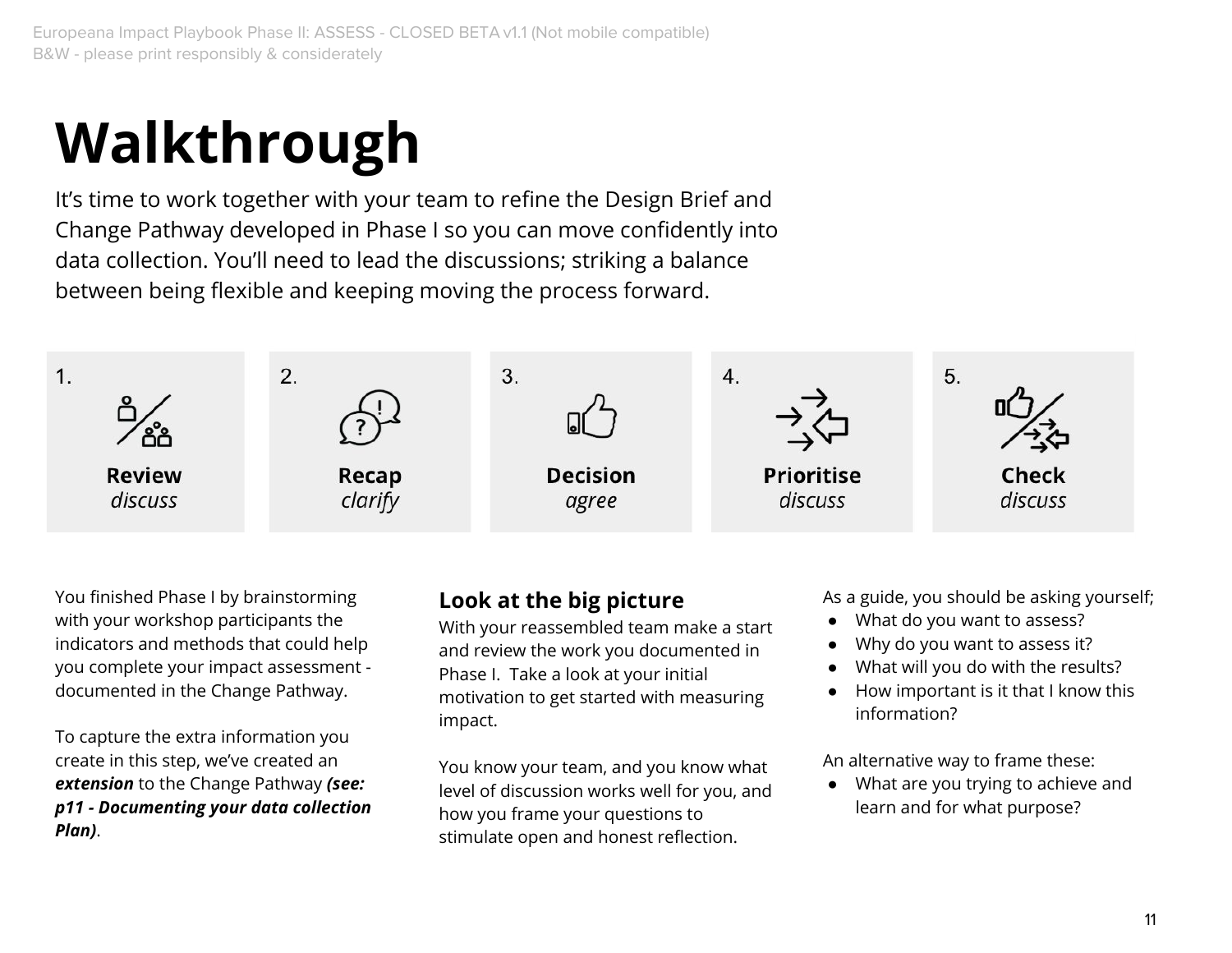● Are you measuring impact to demonstrate efficacy or to report to an external funder, or are you interested in using data to improve your work?

#### **Recap**

With these reflections in mind, take a deeper dive into your Change Pathway. Does it still make sense to the team? What is missing from it, and what can you add to it?

**Tip:** *Reframing and reforming the Change Pathway can be a natural outcome at this point. With the benefit of hindsight and the experience of having gone through this a few times, you'll find your own perceptions start to shift as well. Now is the time you need to balance being flexible with maintaining a clear focus on your end goal.*

Review the stakeholders, outputs, outcomes and impact you defined in Phase I. This is especially important if a lot of time has passed between steps or phases. Document the changes you make in the Change Pathway.

**Tip:** *Keep your focus on 'change' - outcomes not outputs. Some things may be easy to measure (outputs) but tell us little about the* *change for our stakeholders. Begin by reminding your team what to focus on: measuring outcomes for impact.*

Now that you have refined your Change Pathway, we need to embellish it with information about the measurements you want to use to show that a change has happened, and prioritise these to enable the development of a data collection plan.

#### **Decide what you will measure**

It's tempting, but you're not quite ready to skip forward to writing questions and testing surveys. Before you get there you need to decide what you will measure which indicators will you use to help you demonstrate that a change has occurred?

Let's start by clarifying what we mean when we talk about indicators. We consider an indicator as information that allows us to measure change, that will show us whether the change has happened or not. When you look at your Change Pathway, each outcome you have identified might have one or more indicators associated to it.

A good question to ask yourself when thinking about the value of setting indicators is: what kind of 'proof' do you want to have before you can claim something has changed as a consequence of your activities?

There are two types of indicators. **Objective indicators** represent facts - for example, income or visits to a museum. Some examples include:

- Number of researchers who would recommend Europeana Pro to a colleague or friend (short - long term, quantitative)
- Number of times Europeana resources are referenced in published research since 2010 (long term, quantitative)

**Subjective indicators** represent opinions or perceptions - for example, enjoyment or quality of life. Such as;

● Number of researchers in the Europeana Research Community who report that access to Europeana enables them to complete high quality research (short and/or long term, qualitative)

You can use the *extension* to the Change Pathway to maintain the connection between these elements (*see: p11. Documenting your data collection plan*) and document the indicators you agree for each outcome.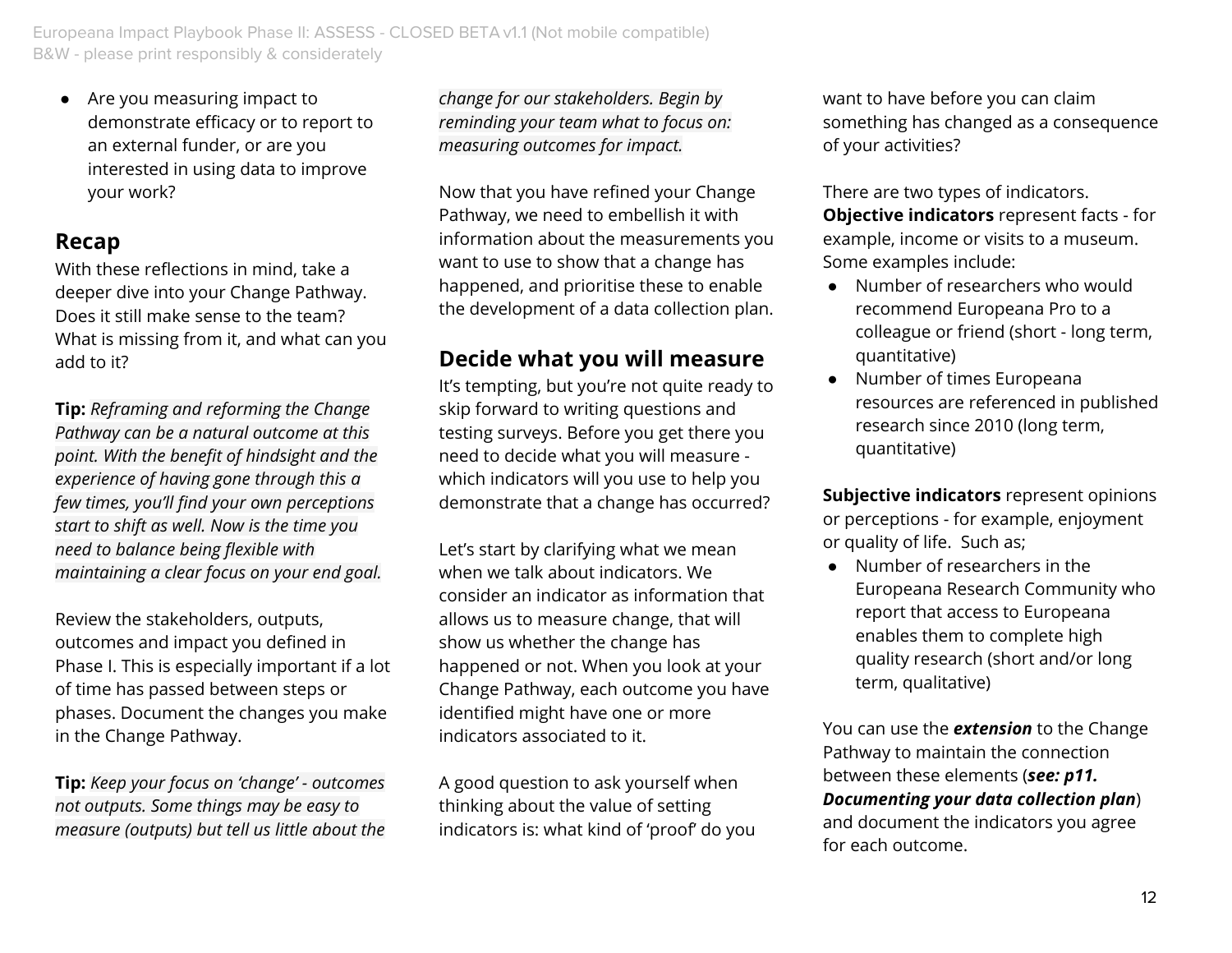#### **Choosing a good indicator**

Indicators can be simple, and can easily be confused with outputs. Ideally, you will achieve a balance of subjective and objective indicators (e.g. someone visits a hospital less (objective) but still feels ill (subjective).

There may not be a pre-formulated list of indicators for us to use, but this doesn't mean you have to reinvent the wheel. Standard indicators are commonly developed and used in cultural research and in other sectors, as well as in global cross-sector strategic initiatives such as the UN's Sustainable Development Goals (*see table for more examples*). It is likely that not many of them will be relevant for your work, but it's good practice to see if the data you collect can be comparable or benefit from following others practices.

**Tip:** *Use standard indicators when you can. It saves you time and makes it easier to draw comparisons with other research using the same indicators.*

**Take a look at existing indicators**

 $\overline{\mathcal{A}}$ 

- The UN's Sustainable Development Goals
- Sinzers' Standards Library
- **Global Reporting Initiative** Standards
- Thematic indicators for Culture in the 2030 agenda

For example, the Net Promoter Score is a common indicator used to measure satisfaction of a service or product among its users. Since it's so commonly used, there are also general rules on what scores could be considered 'Excellent' or 'World Class'<sup>1</sup>. It's not useful in every context - you should check that the data you'll collect will tell you what you really need to know.

**Tip:** *It can be tempting to focus on data that are convenient and easily available rather than on what tells the most important story. Avoid letting convenience determine what you measure.*

You will also want to look at literature, case studies, or similar work that other organisations similar to yours have done. This will help you to further focus on what still needs to be measured, determine the priorities for which data to collect and assess and design the appropriate research questions.

**Tip:** *Avoid cherry picking! Resist the temptation to pick only literature and existing evidence that supports your work.*

Whether you use standardised indicators, or create your own, good indicators are SMART;

- **● Specific:** it's clear what change the indicator represents
- **● Measureable:** it can be counted or observed (that it is measurable)
- **● Attributable:** there is a link between your activities and the outcome
- **● Realistic:** the information can be collected with the resource you have
- **● Timely:** that you can collect it when you need it and at an appropriate time

Now we've taken a deeper look at what indicators are, it's over to you. Book some time with your team and co-create the indicators you want to use to measure

 $1 + 50$  and  $+70$  respectively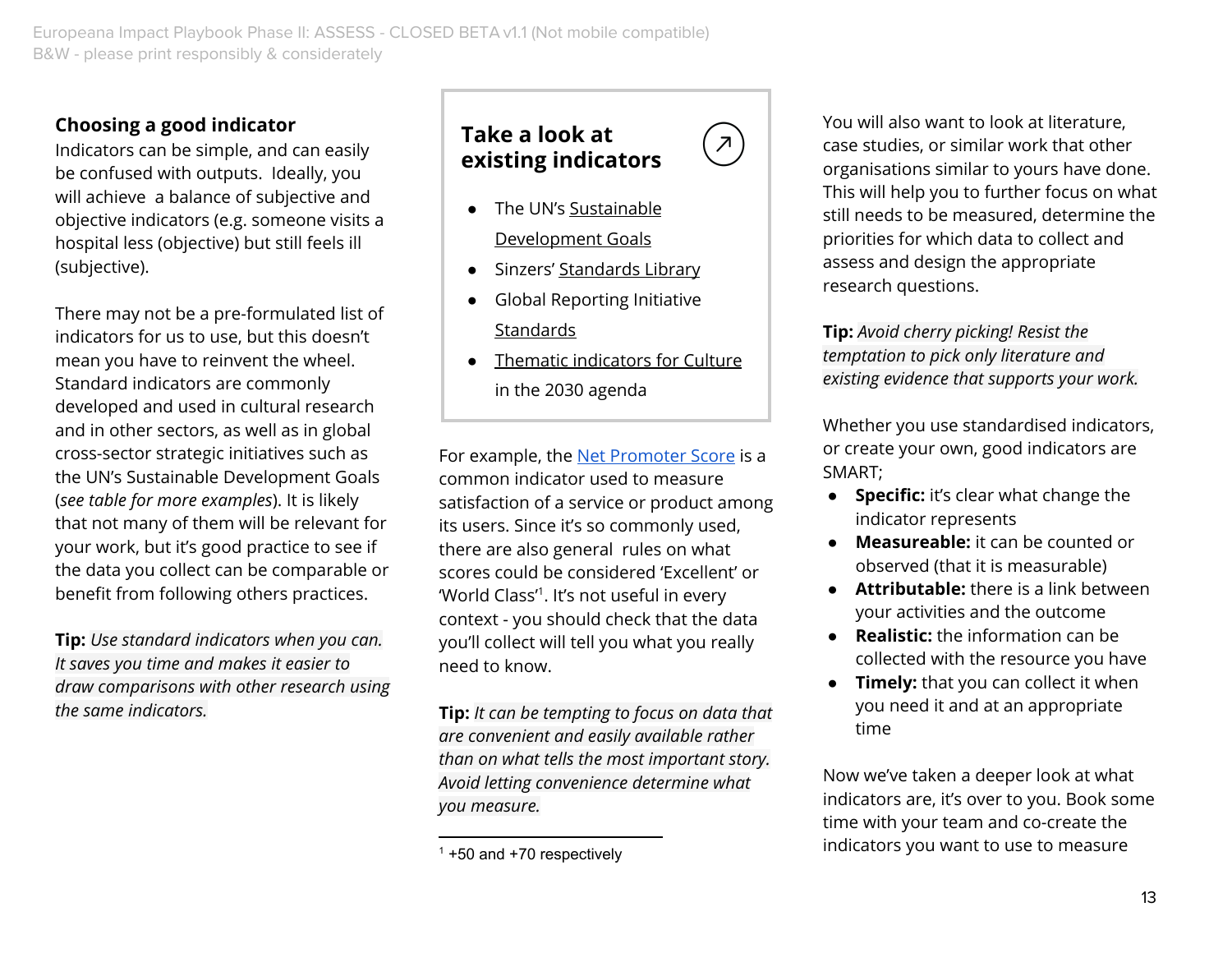your outcomes. Use the add-on to the Change Pathway to document them.

**Tip:** *If you're not sure how to structure this conversation with your team, take a look at Phase I and think about how you adapt some of the exercises you used from that. Or ask your team to recommend an exercise to help you brainstorm indicators - however you do it, remember to be mindful of the considerations explained in this step.*

#### **Prioritisation**

Now you have identified how you will measure change, you probably have a long list of outcomes and indicators that needs refining.

It's not realistic to try to measure every outcome for every stakeholder. In Phase I, you will have prioritised the stakeholders for whom you think you have the greatest impact, or for whom you need to measure the impact of your work. Now, we have the opportunity to think of the outcomes that are most important for these stakeholders.

We have two ways of thinking of how to prioritise which together helps you to focus on which outcomes are more

important to support your vision of impact:

- **● Materiality:** ask yourself, is the outcome significant enough for the stakeholder for us to measure it? Is it a big or a small change? Why is it a valuable outcome to better understand?
- **Accountability:** if you had done nothing, how much of this change would have been realised anyway? Which outcomes are you responsible for, and what do you not need to be responsible for?

Talking through prioritisation is a job for the team - get them back in the same space and walk them through the elements. Your goal is to agree which outcomes are your priority to measure, and which you can live without.

**Tip:** *Running the process of prioritisation immediately after determining indicators keeps your team efficient and focused on making good decisions. A vital step towards building a comprehensive data collection plan.*

#### **Final checks**

You're on a roll, but don't stop looking around to learn from what others are

doing. Ask your team to keep a look out for literature and existing research that can support or contradict the outcomes you aim to evidence, or your overall impact vision.

**Tip:** *Keep the focus on all the impact you make. It is tempting to focus on collecting data on the positive changes while ignoring the unintended consequences (negative or positive) of your work.*

Before you move onto the next step, take a final moment with you team to check;

- Do you agree on what the most important outcomes are to measure for each stakeholder?
- Do you have an equitable balance of outcomes for each of your stakeholders?

Whatever your reason and motivation, think of how to design your own unique approach to data collection and analysis in a way that is proportional to your goal and the resources you have available.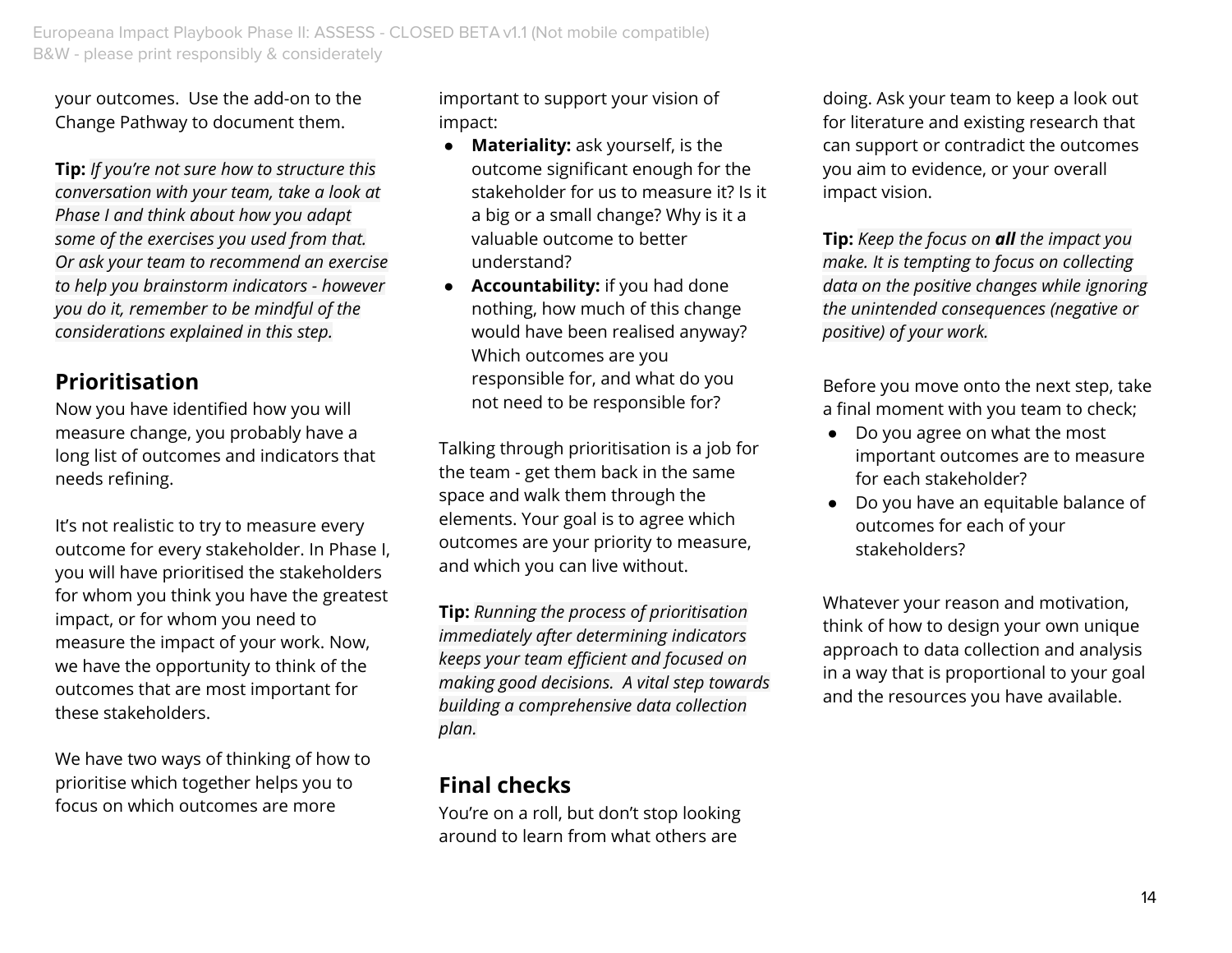## **Documenting your data collection plan**

As you move through the steps in Phase II, you'll want to document changes, decisions, indicators and prioritisations that you make around the Change Pathway. To do this we added an extension to the Change Pathway that provides a template you will use to document your data collection plan.

**Before you can start the data collection process, run through each indicator and check:** do you already collect this data in your organisation? Is this data relevant for your research?

For the indicators you are not yet collecting information for, you now need to start preparing to define and implement a data collection plan, thinking about where and how you'll

get data, the sample that will make this valid and the research plan (the whole how/why/when/where).

| outcome                                                                                                                                            | <b>indicators</b>                                                                                                                         | source and sample                                                                               | data collection method and plan                                                                                                                                  |
|----------------------------------------------------------------------------------------------------------------------------------------------------|-------------------------------------------------------------------------------------------------------------------------------------------|-------------------------------------------------------------------------------------------------|------------------------------------------------------------------------------------------------------------------------------------------------------------------|
| The changes that have occured in<br>(or for) your stakeholders that can<br>be directly attributed to your<br>activities (see Phase I for a recap!) | What are the things that show<br>us that the outcome has been<br>achieved?                                                                | Where can we get the data<br>from? (Existing data sources or<br>new data needs to be collected) | Surveys, interviews, analysing existing data<br>sourcesconsider pros and cons<br>When and how can we collect this data?                                          |
| e.g. Pupils engage more in heritage<br>as a result of going to<br>Transcribathon event                                                             | e.g. Number of pupils who use<br>more digital heritage in<br>homework assignments in the<br>four months after the<br>Transcribathon event | e.g. We need at least 10% of<br>educators to participate                                        | e.g. Follow-up interviews with educators<br>after Transcribathon event. Challenge:<br>small data sample, need a native speaker<br>trained in qualitative methods |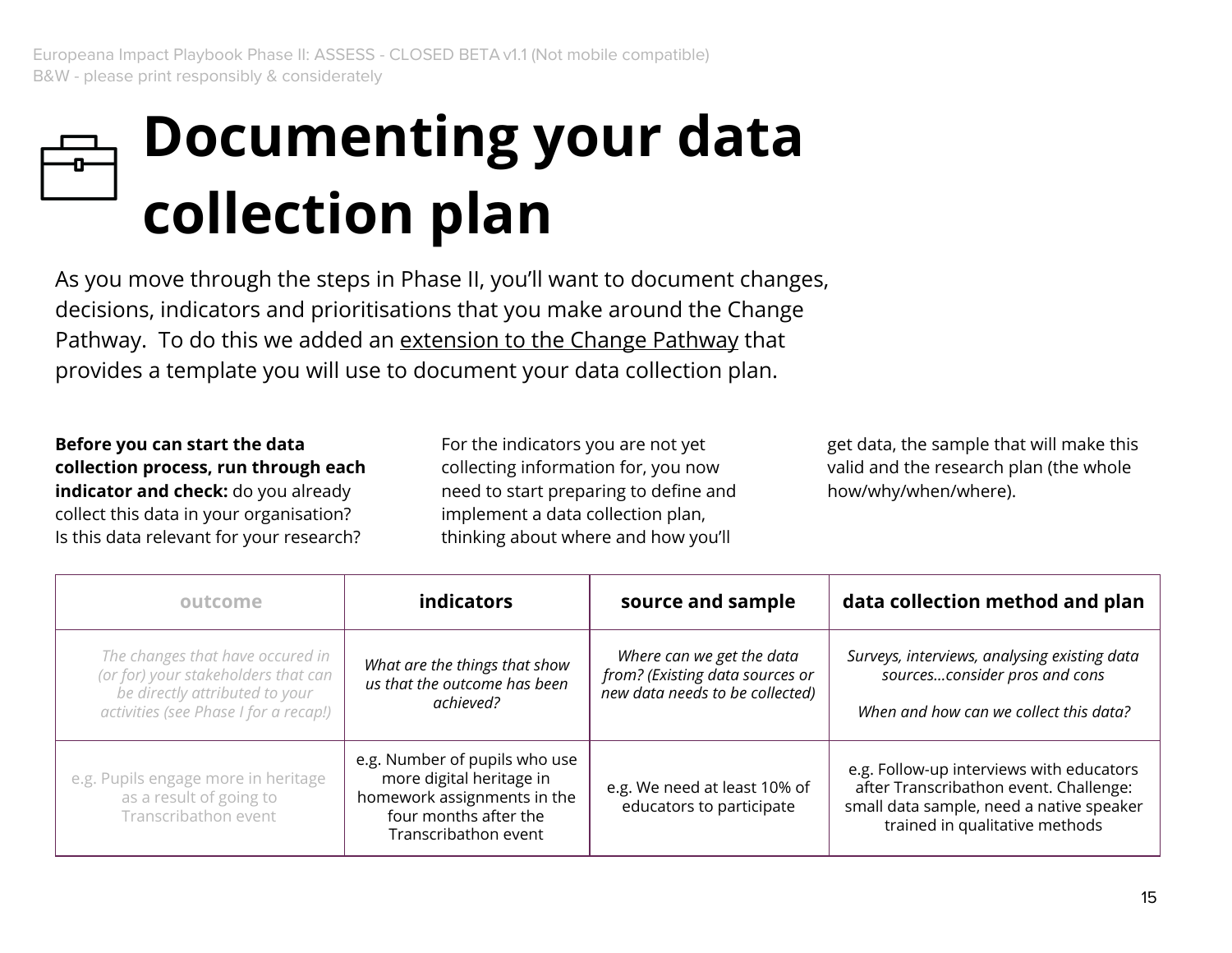

### **Qualitative vs quantitative data**

Check out this table<sup>2</sup> of the main types of data. This could help you to determine what type of data you want to choose for your impact assessment.

| <b>Data</b>  | What                                                                                            | When                                                        | <b>Advantages</b>                  | <b>Disadvantages</b>                             |
|--------------|-------------------------------------------------------------------------------------------------|-------------------------------------------------------------|------------------------------------|--------------------------------------------------|
|              | <b>Numbers</b>                                                                                  | To answer questions about how<br>many, how much?            | Generalisable to larger population | Difficult to interpret without context           |
| Quantitative |                                                                                                 | To make comparisons between<br>different (groups of) people | (Relatively) easy to analyse       | Not everything can be quantified                 |
|              |                                                                                                 | To get a general overview of a<br>situation                 | Reliable and consistent data       | Building representative samples                  |
| Qualitative  | <b>Stories</b><br><b>Movements</b><br><b>Attributes Properties</b><br>Descriptive<br>Conceptual | To answer questions about why<br>and how?                   | Rich, in-depth information         | Time-consuming in collection and<br>analysis     |
|              |                                                                                                 | To dig deeply into a problem                                | Flexibility in process             | Interpretation strongly depends on<br>researcher |
|              |                                                                                                 | To understand context                                       | Insight into links and causation   | Rarely generalisable to larger<br>population     |

<sup>2</sup> *Table is loosely adapted from the University of Minnesota (link), Key Differences (link) and G2 (link).*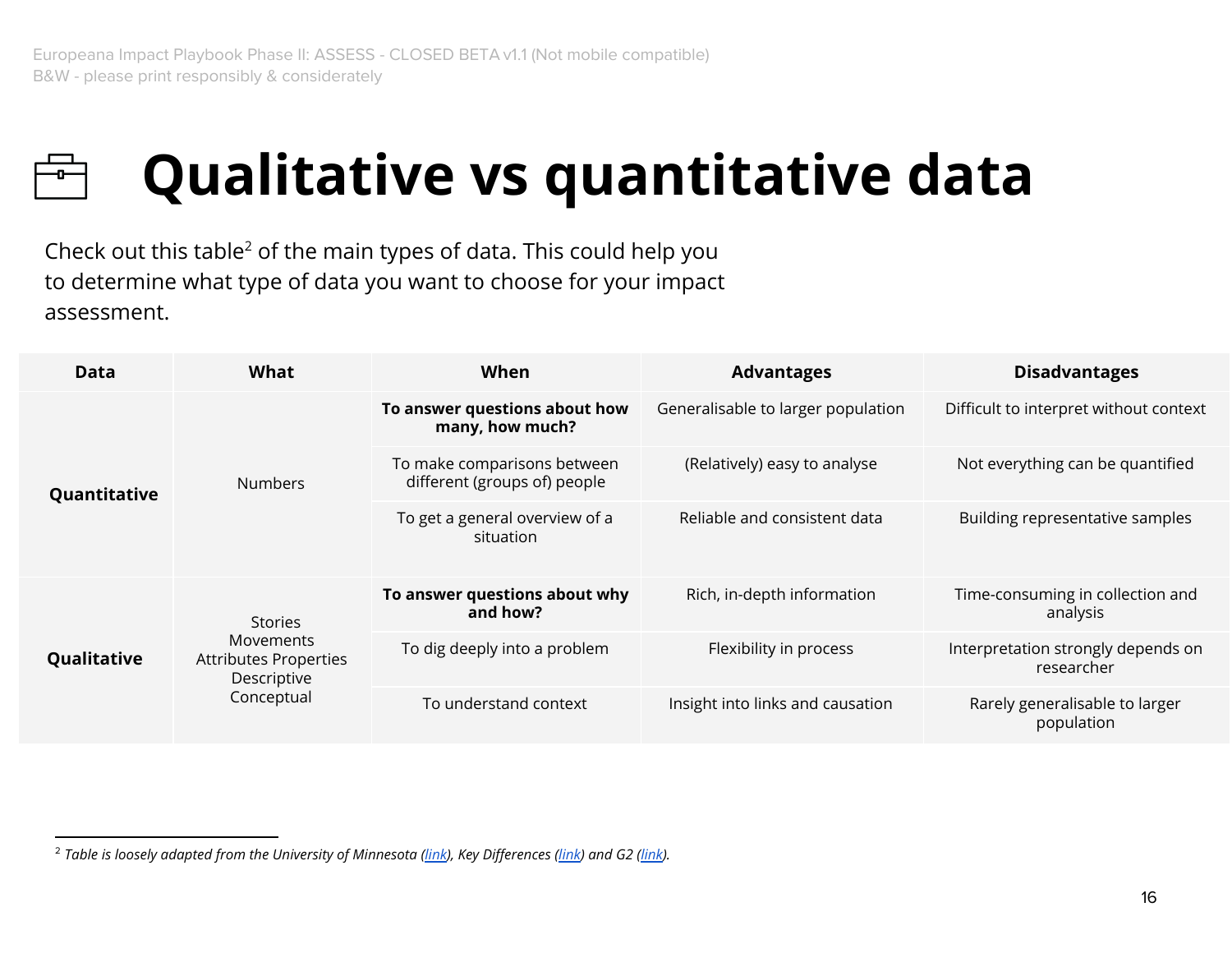

Now it's time to think about how to collect the data you need and to make sure you're prepared to manage the process.

| Who                 | You                                                                                                     |  |
|---------------------|---------------------------------------------------------------------------------------------------------|--|
| <b>Why</b>          | To document the who, what, when, where and how of collecting your data<br>so that you're ready to start |  |
| Time needed         | $3 - 4$ hours                                                                                           |  |
| <b>Your results</b> | $\Box$ An updated Phase II Change Pathway<br>$\Box$ A timeline and a plan of action                     |  |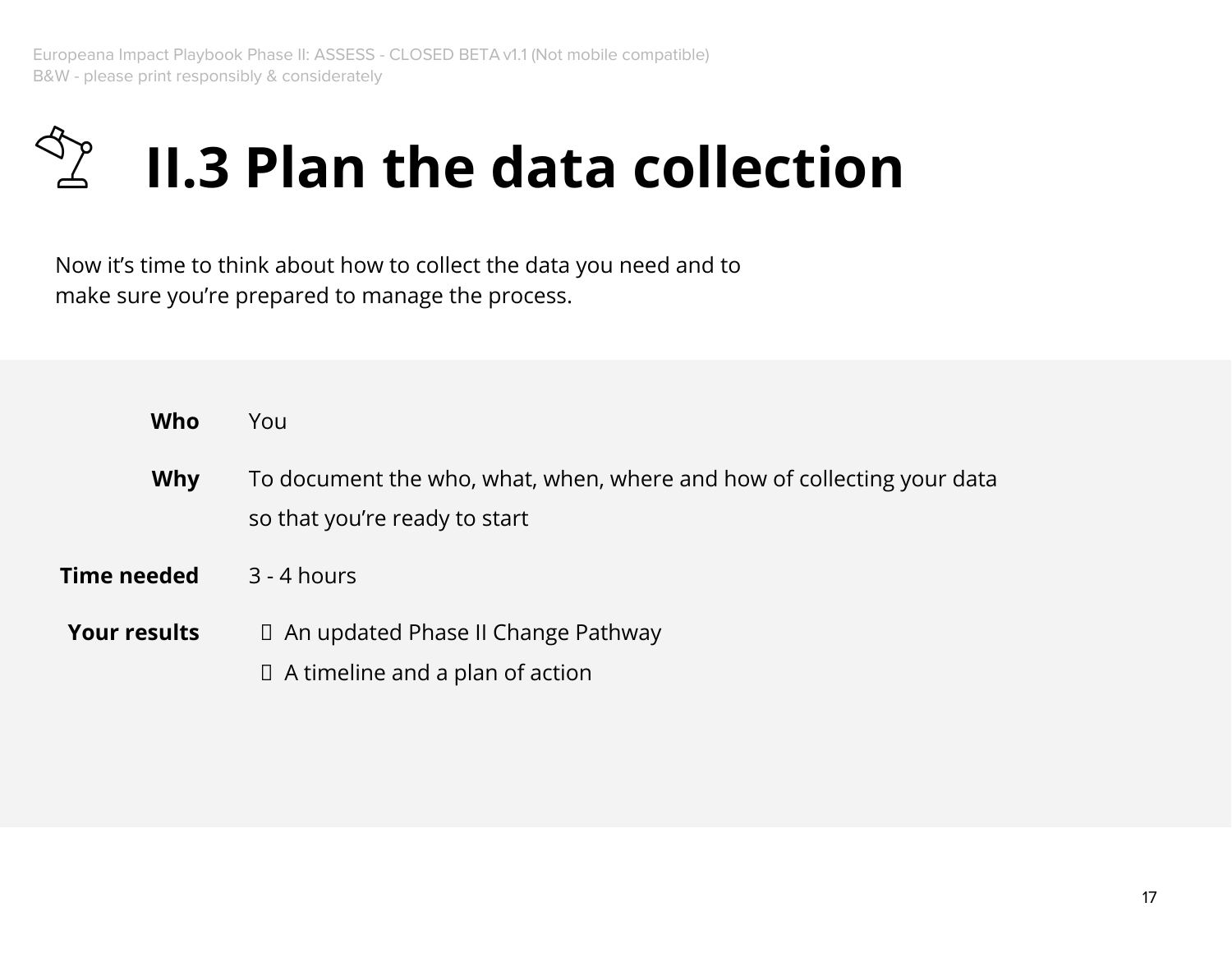### **Walkthrough**

You've updated your Change Pathway with the indicators that could help show if a change has occurred for your stakeholders. Now is the time to draw on the specialists in your team to take you through the data collection planning.



#### **Define your method**

A 'method' is the way or ways you collect and analyse data. For now, we'll focus on how to collect the data.

Data comes in different forms, qualitative and quantitative. There are advantages and disadvantages to the methods used to collect each type of data. (*See p14 for the pros and cons of each approach*)

**Tip:** *If your time and resources allow it, use multiple methods to gather more complete information. A balance of methods can allow you to investigate causality.*

Data can be collected in a number of ways - the most common methods are through surveys, interviews, focus groups and observations.

#### **Find your 'data points'**

The most fitting data collection method for your research will depend on when and where you can collect data. How can you reach out to your stakeholders so that you can collect data from them. When and where can you collect this data? Consider:

- Where your stakeholders are located
- How you can access or contact them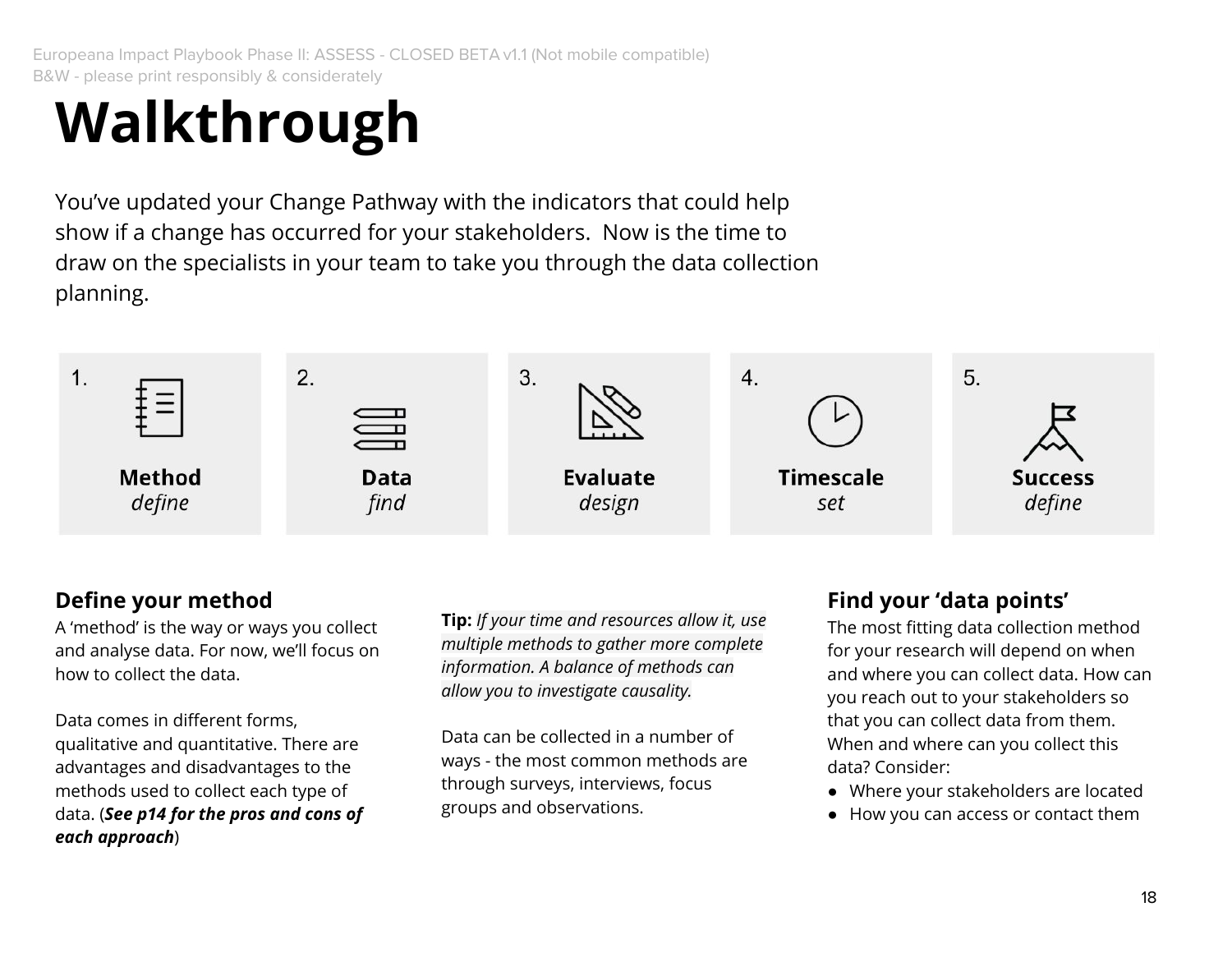● Whether a group or subgroup can be representative of your stakeholder

**Tip:** *Sometimes your stakeholder might not be the one you are able to collect data from directly. For example, asking young children to reflect on how they experienced an activity may be difficult, instead you could interview their parents or teachers.*

To be significant, the data that you collect should reach a set threshold of representation. To help you evaluate if you have reached this, think through your ideal sample.

- What does it look like (both in terms of the range of stakeholders and their characteristics)?
- What do you need as an absolute minimum sample size for your assessment to be representative of your stakeholders?

#### **Determine evaluation design**

If you know how you will collect your data you now need to think about the design of your evaluation.

- Are you going to compare a pre (baseline) and post-situation (endline)?
- Or do you want to continually monitor the effects of your work (and thus collect data on a continuous basis)?
- Are you doing retrospective research (looking back on what happened) focused on a certain time period?
- Will you collect data at multiple points after the activity has finished?
- Or do you only collect data once?

**Tip:** *The data you want to collect is what you will use to tell your story of change. That change can take place over the long-term or short-term. Think about how you can best collect data to reflect this.*

When should you collect data, then? Here we're talking about a longitudinal perspective. Asking people questions about an event that took place a year ago may not give you very reliable information. At the same time, asking people questions too soon after an intervention may lead to you missing out on relevant changes because they have not occurred yet. Therefore, you could collect data from stakeholders in the short-term and long-term, if resources allow.

It is important to bear in mind that impact can take a long time to appear. However, you should be able to show that you've helped create short and medium term outcomes that can help

lead to this impact (see more in the analysis section).

**Tip:** *Think about how you are communicating to your stakeholders about your data collection. You might be able to ensure their participation by telling them why collecting this data is important for you.*

#### **Set realistic timelines**

By now you should have a feeling of what is a realistic timescale to set for your data collection and analysis.

Some methods are more time-consuming than others, depending on the scope and rigour you have decided on. For example, you may want to focus in more depth on a smaller sample of stakeholders, but that will require resources over a long time period. Thinking through what is a realistic timescale for you and your team will help you set a realistic timeline.

**Tip:** *Take the practicalities into consideration, e.g. travelling for face-to-face interviews, sending reminders for online surveys or getting enough people together for a focus group*.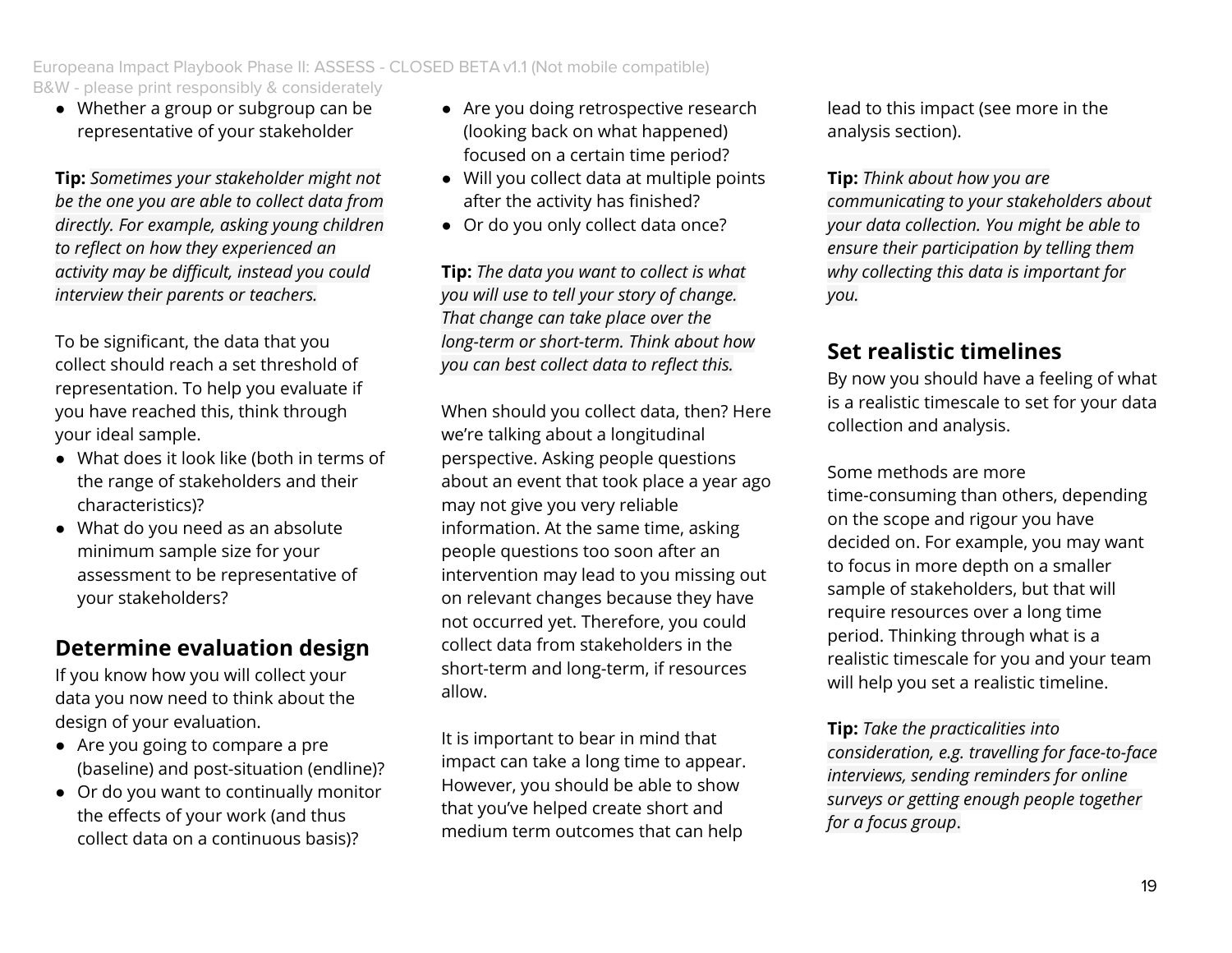After setting the timeline, stay open to revisiting decisions. As you put in place your preparations, you might find things are not going to plan. Being flexible and open to revisiting decisions you made at an earlier stage can help you navigate past these.

**Tip:** *If you run into problems, you can always look at who you have involved in the process so far. Maybe a team mate can help you open up access to a data collection tool or authorise the resources you need.*

#### **Set your success criteria**

How will you know that your data collection is going to plan? Clearly defined success criteria can help you evaluate progress during data collection, and when it's time to change it.

**Tip:** *Use your team to help you set and agree your success criteria. Collectively agreeing these helps keep your team involved during the data collection step.* It can also help you think through what kind of contingency plans you can put in place if data collection doesn't go to plan.

Before you move onto the next step, take a final moment with you team to check;

- Do your indicators still make sense in relation to the outcomes?
- Has your perspective on our priority outcomes changed?
- When is the best time to collect the data? Are you missing any opportunities?
- Will your sample size give us valid results?
- Is your timeline manageable?

#### **Success criteria vs goals**

*Whichever way you look at it, you'll want to set some markers that help you evaluate your progress.*

*Success criteria* identify the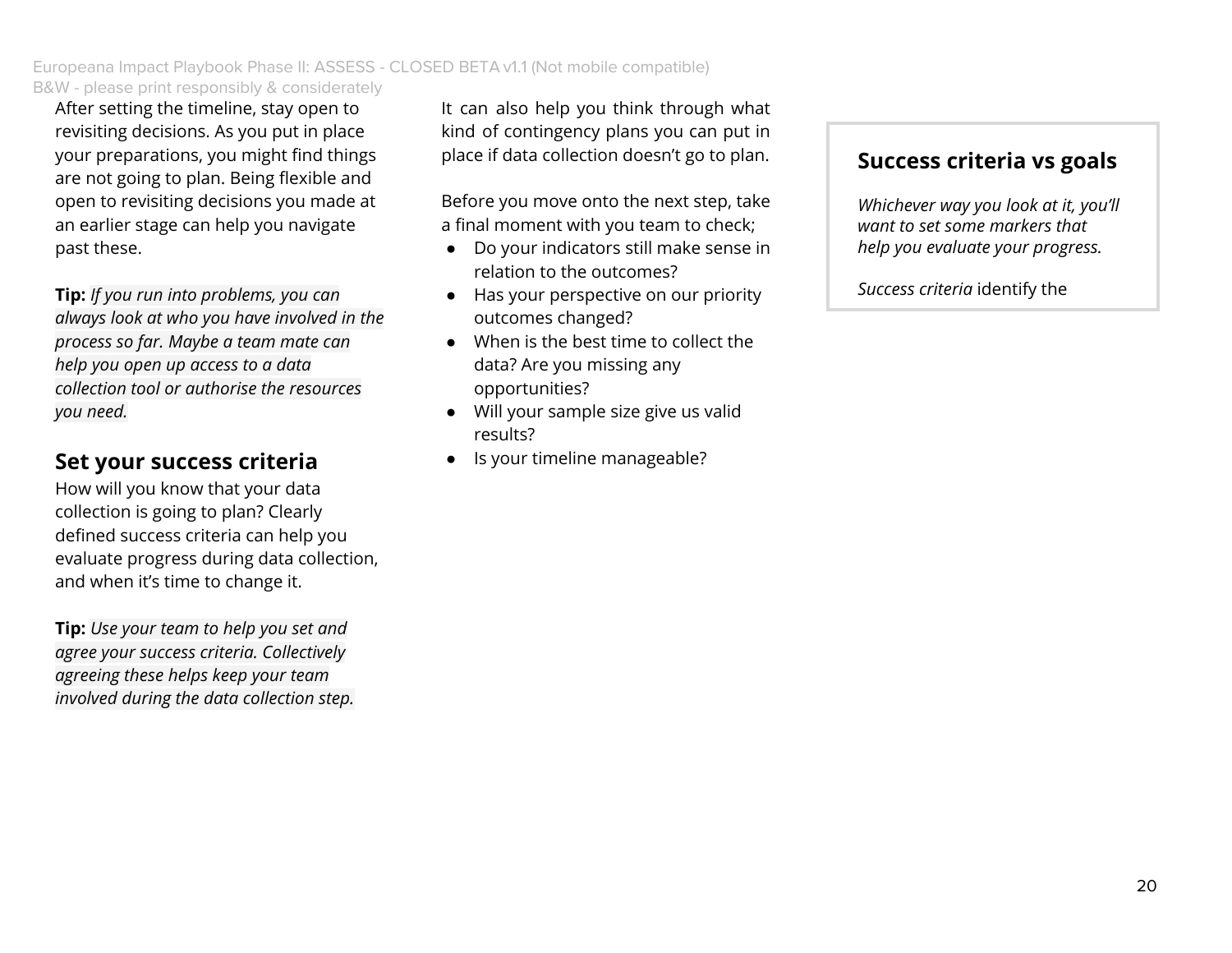specific achievements you must meet in order to be successful. To put it another way, if you don't meet your success criteria, the activity you are applying them to fails.

*Goals* are general achievements that you should meet.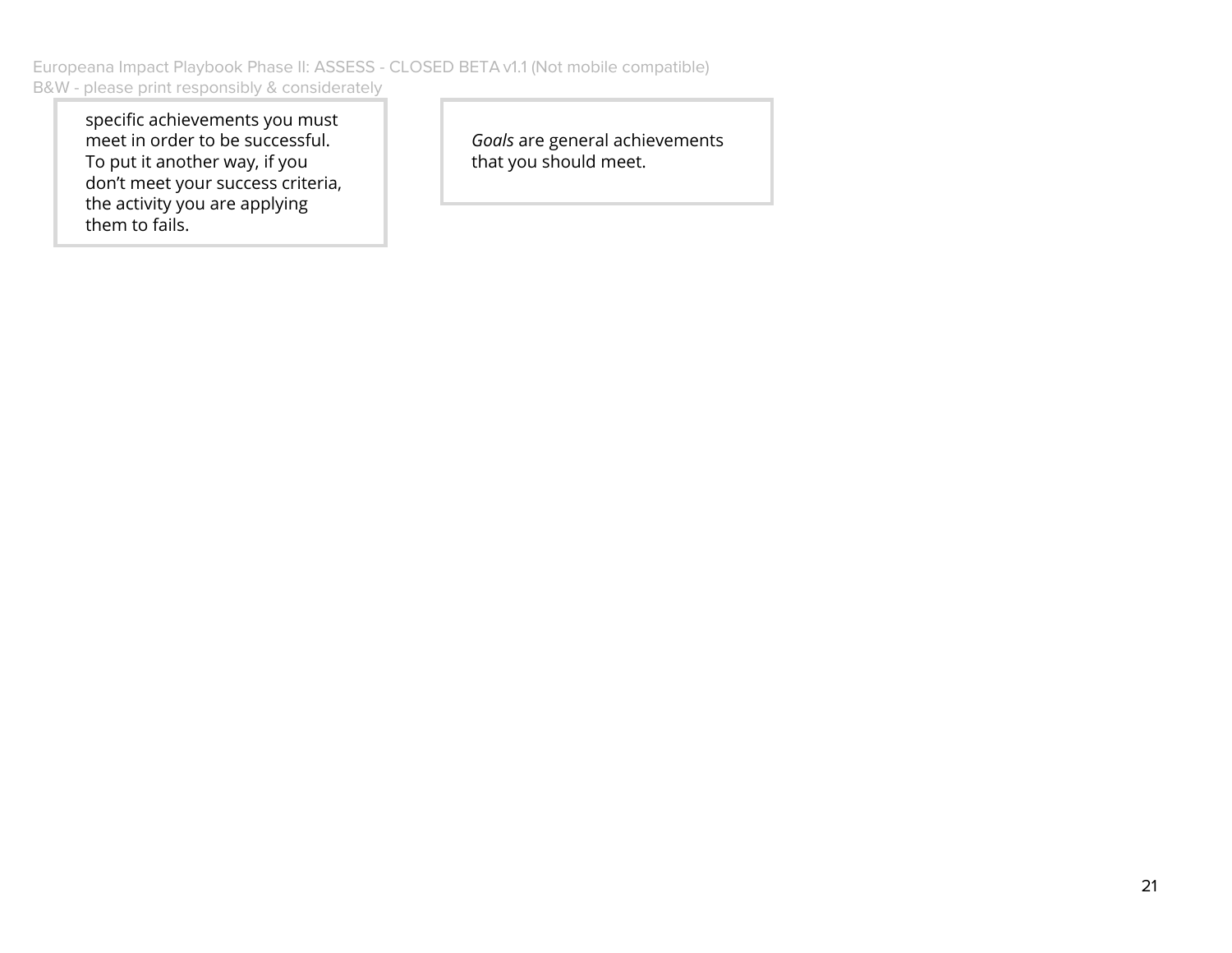### **Data collection methods**

Feeling rusty? Read our refresher on the different types of data and methods for collecting it before you make your decisions.

You or someone in your team might be familiar with the data you want to collect. Or know which methods work well for your audiences. But before you decide on your data collection methods, remind yourself of the options available to you.

#### **Primary or secondary data?**

Is the data collected by your organisation for this purpose only? Then it's primary data. Secondary data describes data that has been collected by another organisation or for a different purpose.

#### **Be inspired by other people's data**

Not only is secondary data already gathered, but it's also a great source of inspiration. It can be a great starting

point for your research as the hard work has already been done by others.

**Tip:** *Determine how reliable a dataset is before you decide to use it in your own work*.

#### **Looking for data about the European cultural heritage Sector?**

Browse through the ENUMERATE Observatory - they've been collecting data about the state of the digital cultural heritage sector since 2013.

#### **Common approaches to collecting primary data**

There is a wide range of data collection methods you can choose from - too many for us to list. But we've made a start and shared with you a few of the most common data collection methods.

#### **How do you choose the right method?**

Check out Social Impact Navigator's guide to data collection methods, with a table showing which method works best in different circumstances.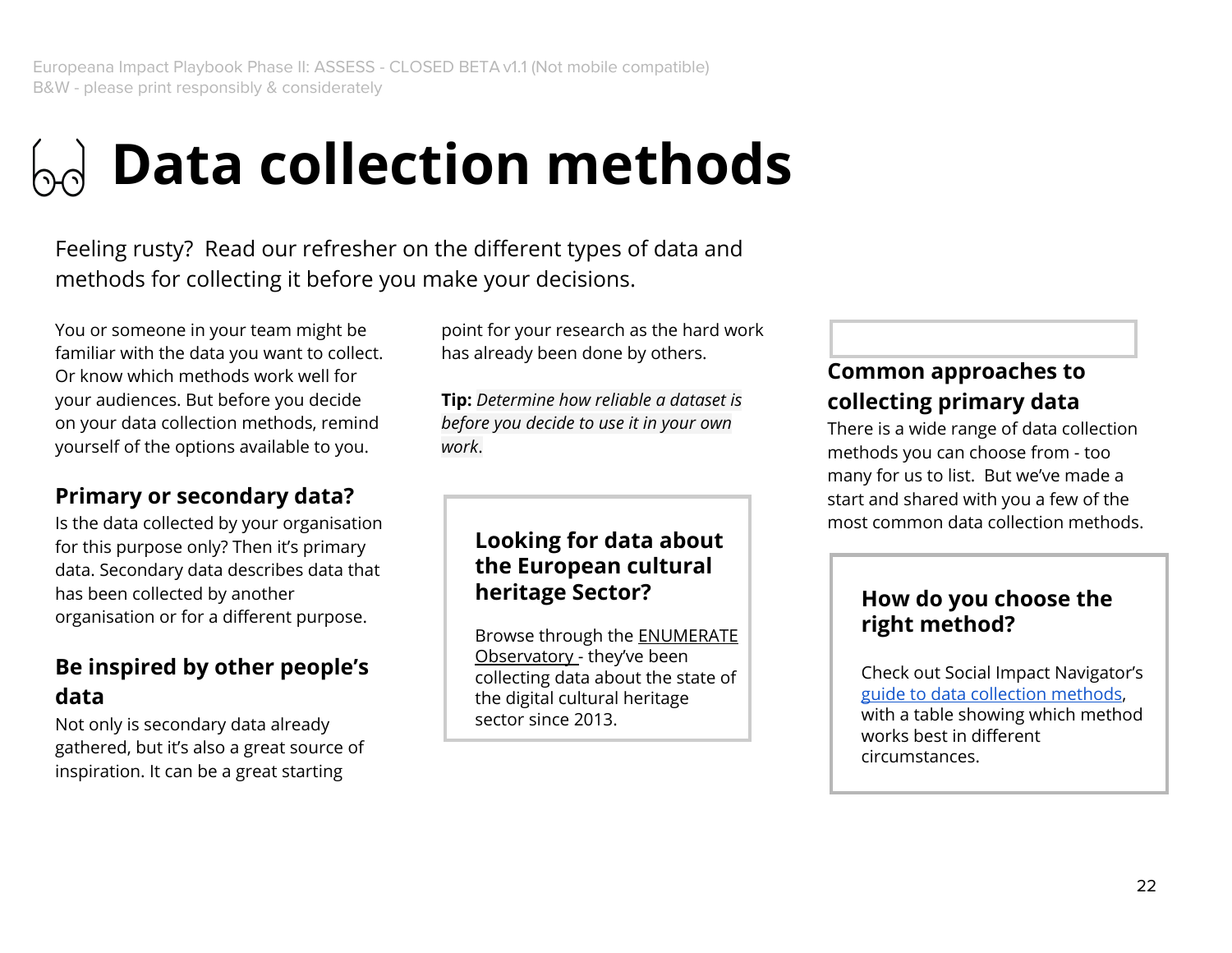| <b>Method</b>                   | <b>What</b>                                                                                                                | When                                                                                                                                                                                    | <b>Advantages</b>                                                          | <b>Disadvantages</b>                                                                            |
|---------------------------------|----------------------------------------------------------------------------------------------------------------------------|-----------------------------------------------------------------------------------------------------------------------------------------------------------------------------------------|----------------------------------------------------------------------------|-------------------------------------------------------------------------------------------------|
|                                 |                                                                                                                            |                                                                                                                                                                                         | Low cost                                                                   | Bias due to self-reporting                                                                      |
|                                 | A good method<br>to ask the same<br>questions to a                                                                         | If you want to ask a lot of people the<br>same easy-to-answer questions to<br>effectively compare experiences and<br>get a good high-level overview of what<br>change occurred for them | Large sample                                                               | Low response rate                                                                               |
| <b>Survey</b>                   |                                                                                                                            |                                                                                                                                                                                         | Wide reach                                                                 | Inflexible                                                                                      |
|                                 | large amount of<br>people                                                                                                  |                                                                                                                                                                                         | Can be anonymous                                                           | Misses context in answers                                                                       |
|                                 |                                                                                                                            |                                                                                                                                                                                         | Easy to analyse                                                            | Responses may not be completed or valid                                                         |
|                                 |                                                                                                                            |                                                                                                                                                                                         | Can be multilingual                                                        |                                                                                                 |
|                                 |                                                                                                                            |                                                                                                                                                                                         | In-depth answers                                                           | Time consuming                                                                                  |
|                                 | Face-to-face or<br>phone<br>conversation to<br>gather deep<br>insights,<br>first-hand<br>experiences or<br>expert opinions | If you are interested in gaining more<br>context and understanding of your<br>stakeholders (e.g. to better interpret<br>quantitative data)                                              | Also open to people with low literacy<br>skills                            | Need to train interviewers                                                                      |
| <i><u><b>Interviews</b></u></i> |                                                                                                                            |                                                                                                                                                                                         | Opportunity to explore unknown or<br>sensitive issues in more depth        | Interviewer bias<br>(learn about being biased as an<br>interviewer and how to avoid this: link) |
|                                 |                                                                                                                            |                                                                                                                                                                                         | Generally people are willing to<br>participate                             | Sensitive issues can be challenging for the<br>interviewer                                      |
|                                 |                                                                                                                            |                                                                                                                                                                                         | Flexibility in the questions you pose                                      | Difficult to compare between interviewees                                                       |
|                                 |                                                                                                                            |                                                                                                                                                                                         | No literacy requirements                                                   | No privacy or anonymity                                                                         |
|                                 | Group discussion<br>to stimulate<br>conversation<br>about a (range of)                                                     | If you are looking for a better<br>understanding of an issue that is<br>shared by multiple people and you<br>assume the group dynamic will give you<br>additional relevant information  | Opportunity to explore complex issues                                      | Difficult to bring together a balanced and<br>representative group of participants              |
| <b>Focus groups</b>             |                                                                                                                            |                                                                                                                                                                                         | Different stakeholder perspectives                                         | The strongest voices are likely to<br>dominate the conversation                                 |
|                                 | topic(s)                                                                                                                   |                                                                                                                                                                                         | Conversation between participants can<br>give you more insights and nuance | Need a skilled and sensitive group leader                                                       |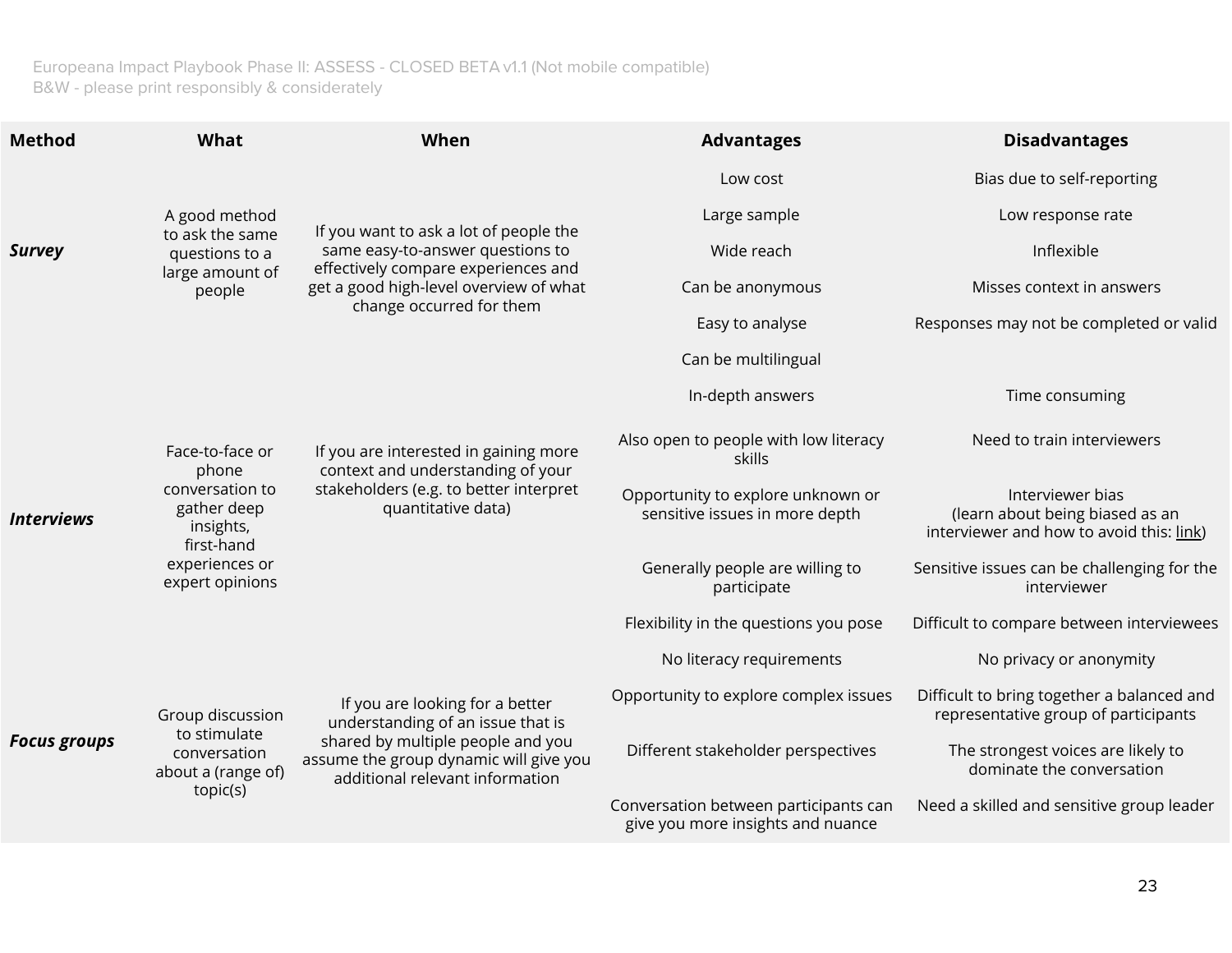|                    | Extensive                                                                                    | If you do not just want to ask people<br>about how they do or experience<br>something but rather see it with your | Real-life insights          | Only gives you a snap-shot of the full<br>situation                                                                                         |
|--------------------|----------------------------------------------------------------------------------------------|-------------------------------------------------------------------------------------------------------------------|-----------------------------|---------------------------------------------------------------------------------------------------------------------------------------------|
| <b>Observation</b> | description of<br>what is<br>happening by<br>observing people<br>in their natural<br>setting | own eyes to get a better idea of their<br>experience                                                              | Provides context and nuance | Observer judgement (Learn about<br>observer judgement and how to avoid<br>this: link)<br>People may change their behaviour when<br>observed |
|                    |                                                                                              |                                                                                                                   |                             |                                                                                                                                             |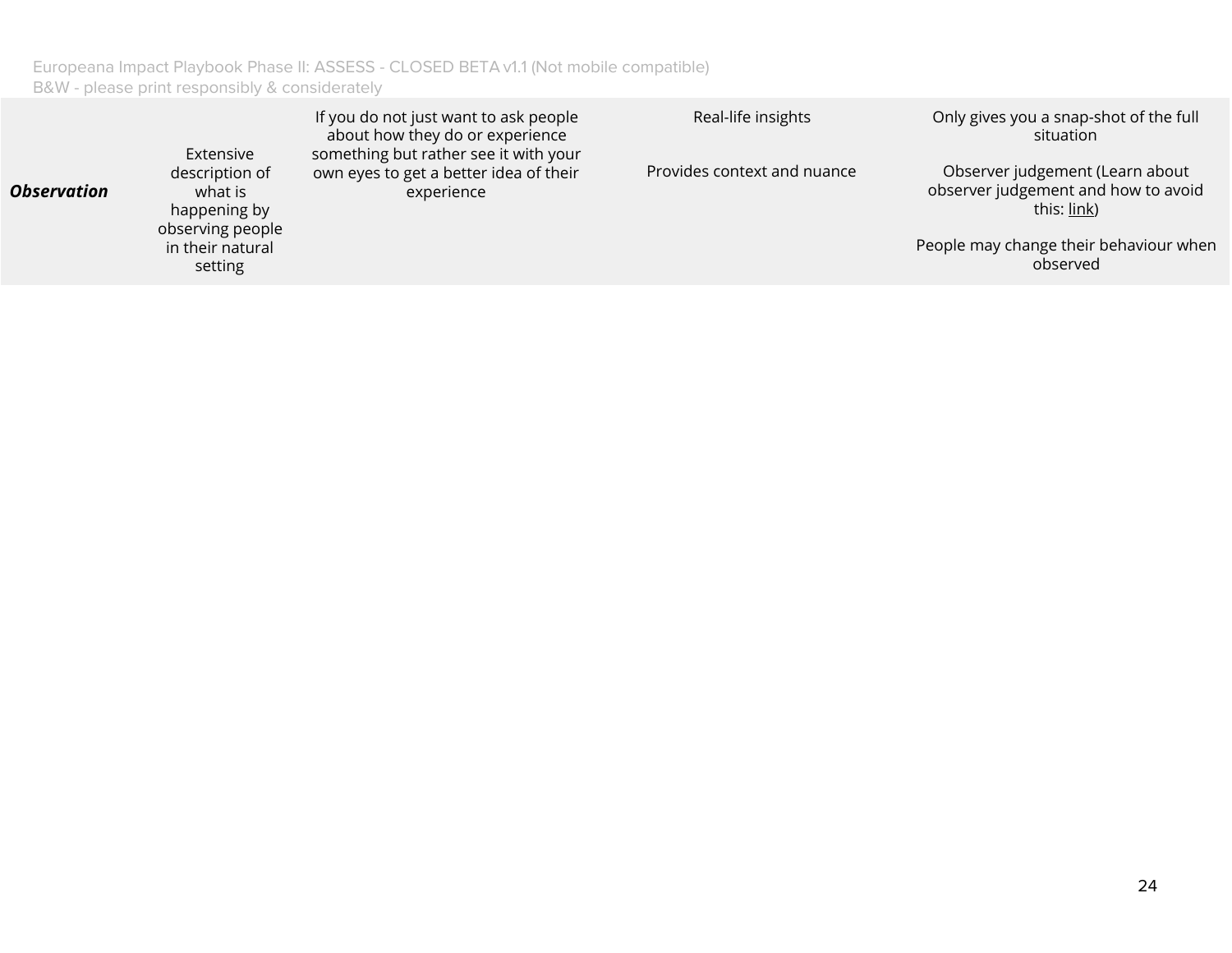### **Case Study: Getting the**  $\circ$   $\circ$   $\circ$ **questionnaire right**

While NLW and Wikimedia both valued their collaboration, little evidence was collected on the impact of the collaboration. So when NLW was invited by Europeana Foundation to conduct an impact assessment on their work, Jason Evans and his team took the opportunity and designed an impact assessment.

In 2015 National Library of Wales (NLW) began working with Wikimedia UK and appointed a 'National Wikipedian in Residence'. In 2017, Jason Evans, was appointed as the permanent 'National Wikimedian' at NLW with the aim to bring the collaboration forward into the future. NLW developed a range of different Wikimedia-based activities and thousands of Wikipedia articles were published since Jason took up his residency.

While NLW and Wikimedia both valued their collaboration, little evidence was collected on the impact of the collaboration. So when NLW was invited by Europeana Foundation to conduct an impact assessment on their work, Evans and his team took the opportunity and designed an impact assessment.

#### **Wicipobl**

The focus of the assessment was to understand the impact of the *Wicipobl* project. Wicipobl, Welsh for 'Wiki-People', covers a range of Wikimedia-based activities focused around the library collections at the National Library of Wales. The project focused around the release of 4,862 Welsh portraits to Wikimedia Commons and associated metadata to Wikidata, with an emphasis on improving access to Welsh language content and providing opportunities for the public to engage through the medium of Welsh.

#### **Design of the assessment**

For Evans the objective of the assessment was not only to prove the impact of working with Wikimedia, but also to encourage other stakeholders to partner with Wikimedia.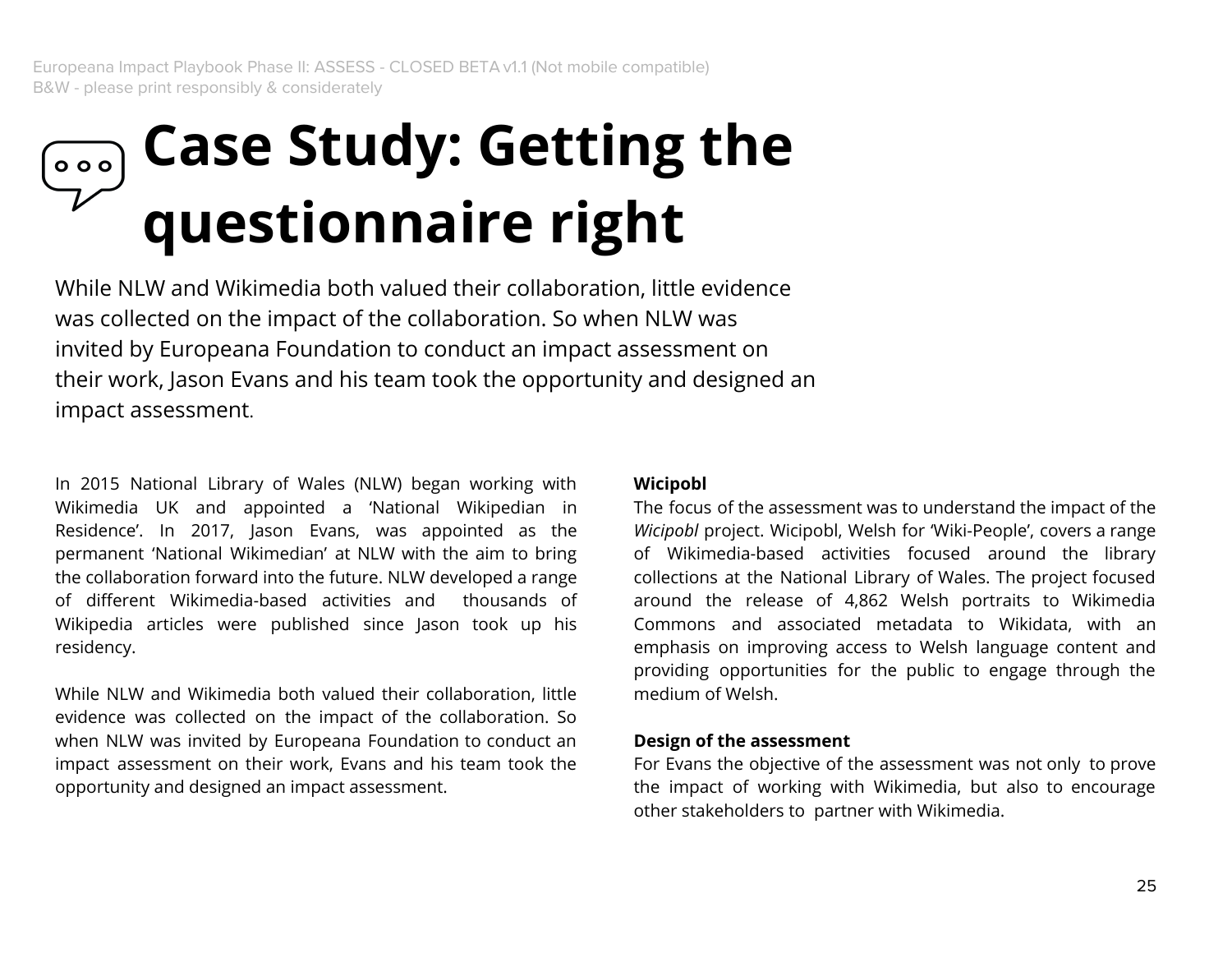The team used the Playbook Phase I to plan and design Change Pathways with measurable outcomes. Initially NLW followed the Impact Playbook to the letter, but they slowly adapted the process. As Evans notes; *'as we became more familiar with the Playbook we felt a little bit more confident and adjusted the process to suit our own needs better.'*

#### **Validation is important**

In order to collect new insights and evidence the team decided to collect data from a number of key stakeholders; students and teachers. Evans and his team developed a questionnaire. The team learned a lot from the data collection process.

As soon as Evans and his team put out their questionnaire they started to receive suggestions for adding additional questions to complement their research: *'That was quite frustrating because you only have one opportunity to put the right questions out there and ask respondents for their input.'*

Initially the team also did not test their questionnaire on stakeholders or potential respondents. In hindsight they realised that this a key step that they probably will include in the process next time, as testing *'(...) does not only validate the questions you want to ask, but might lead to suggestions for other questions as well.'*

#### **Improving the engagement of responses**

The team faced some challenges with regard to the engagement of respondents during data collection. The quality of responses the NLW received was not always very high. Evans: *'Students for example were really good at filling out the questionnaires, while teachers filled it out really quickly and did not really think their answers through. For example, they skipped open questions and only ticked the boxes.'* This had an effect on the quality of the data set. For the next impact assessment Evans and his team will therefore focus on improving the engagement of stakeholders in filling out the questionnaire.

*TIP: SurveyGizmo has shared some tips to get better answers (link)*

#### **Future full of impact**

Although the Wicipobl impact assessment is now published, the impact work of the NLW is not finished yet. Evans explains: *'We want to use the Playbook for future projects, make it part of the way we work.'* However, this does not mean every project that the NWL conducts, will undergo a complete impact assessment. *'We might use a cutdown version of the workshops and goals, and write a smaller report. If we ask the same kind of questions and the structure is similar, we can see the patterns and the impact over multiple projects.'*

Interested in reading the full impact report of NWL? **Check out the** *Wicipobl Project Impact Report* **(link)**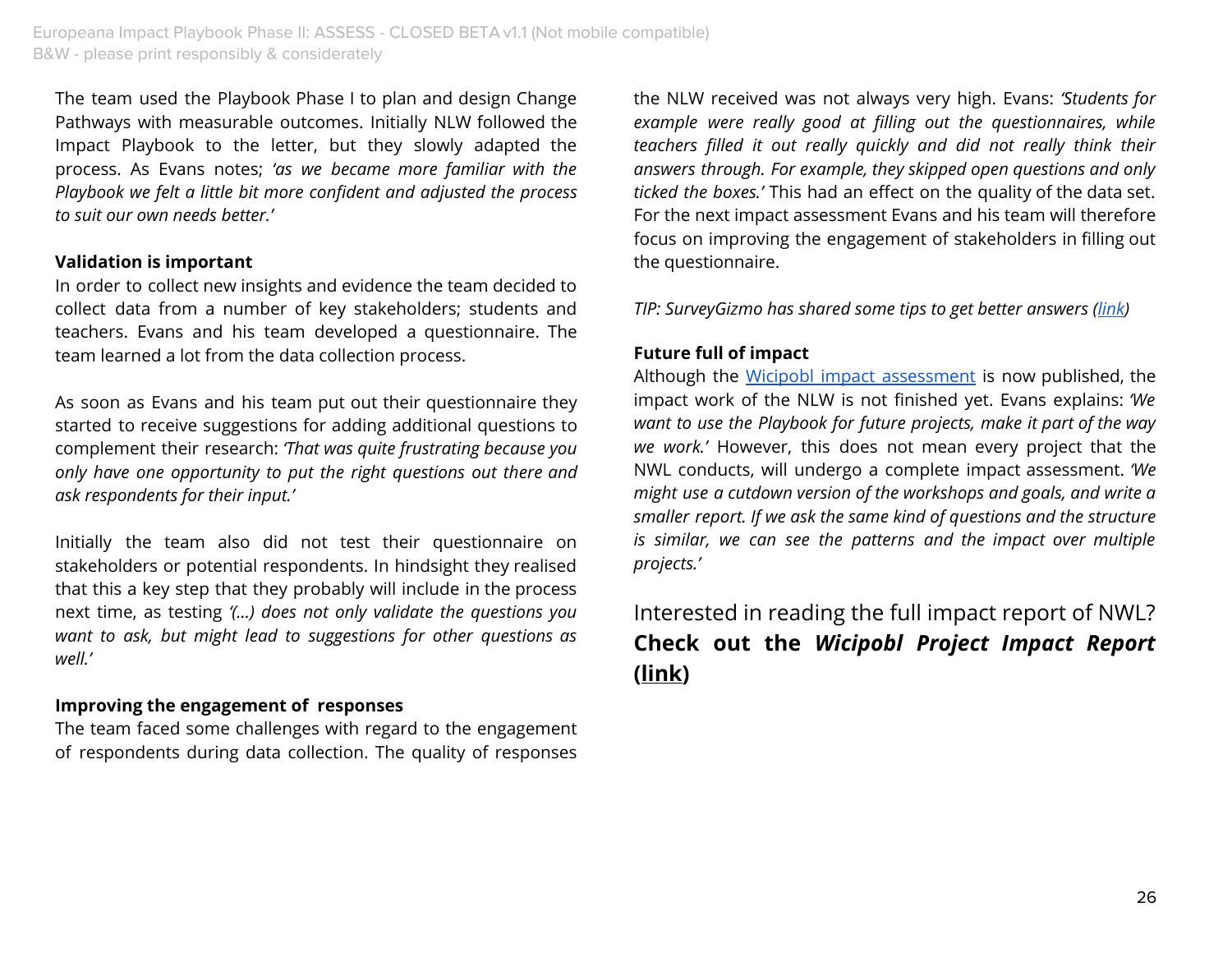## **Writing a good questionnaire**

We've all filled in questionnaires, but what are the tips and tricks that can make your questionnaire stand out and encourage people to fill it in?

#### **Start with who you are**

Make a connection with the reader and introduce yourself!

Take a look through our list of ideas of things to include:

- Who are you and your organisation?
- Why are you conducting this survey?
- What will you do with the results?
- How long will it take to fill in?
- What is the deadline for completing it?

**Tip:** *Make sure you respect your readers' data and describe what you are going to do with the data, ensuring you obtain their consent where necessary. Take a look at the UK's Economic and Social Research Council (ESRC) ethics guidance and ensure that you follow the right data collection practices applicable in your country.*

#### **Use a fresh pair of eyes**

Ask your colleagues to take a look at your survey. Is it collecting the data you really want to know?

#### **Review checklist!**

- ❏ Are the questions clearly and consistently phrased?
- ❏ Are your questions leading the stakeholder to give you the answer you desire? (Avoid this at all costs!)
- ❏ Have you used similar scales or styles throughout your survey?
- ❏ Are all the questions relevant for every respondent?
- ❏ Have you made sure the reader understands what they have to do for each question?
- ❏ Should you make any questions obligatory?
- ❏ Are your questions short and clear? (Don't ask two questions in one!)
- ❏ Is your language clear for all stakeholders? Have you avoided colloquial phrasing or terminology?
- ❏ Does your question order make sense? (You might want to start with simple questions and end with more challenging ones, or you might want to cluster similar questions together)
- ❏ Will you use all of the data you'll collect? Applying this test will help you eradicate unnecessary questions.
- ❏ Is your survey short and accessible? (If it must be long, explain why it's necessary)
- ❏ Will multilingual options encourage better response rates?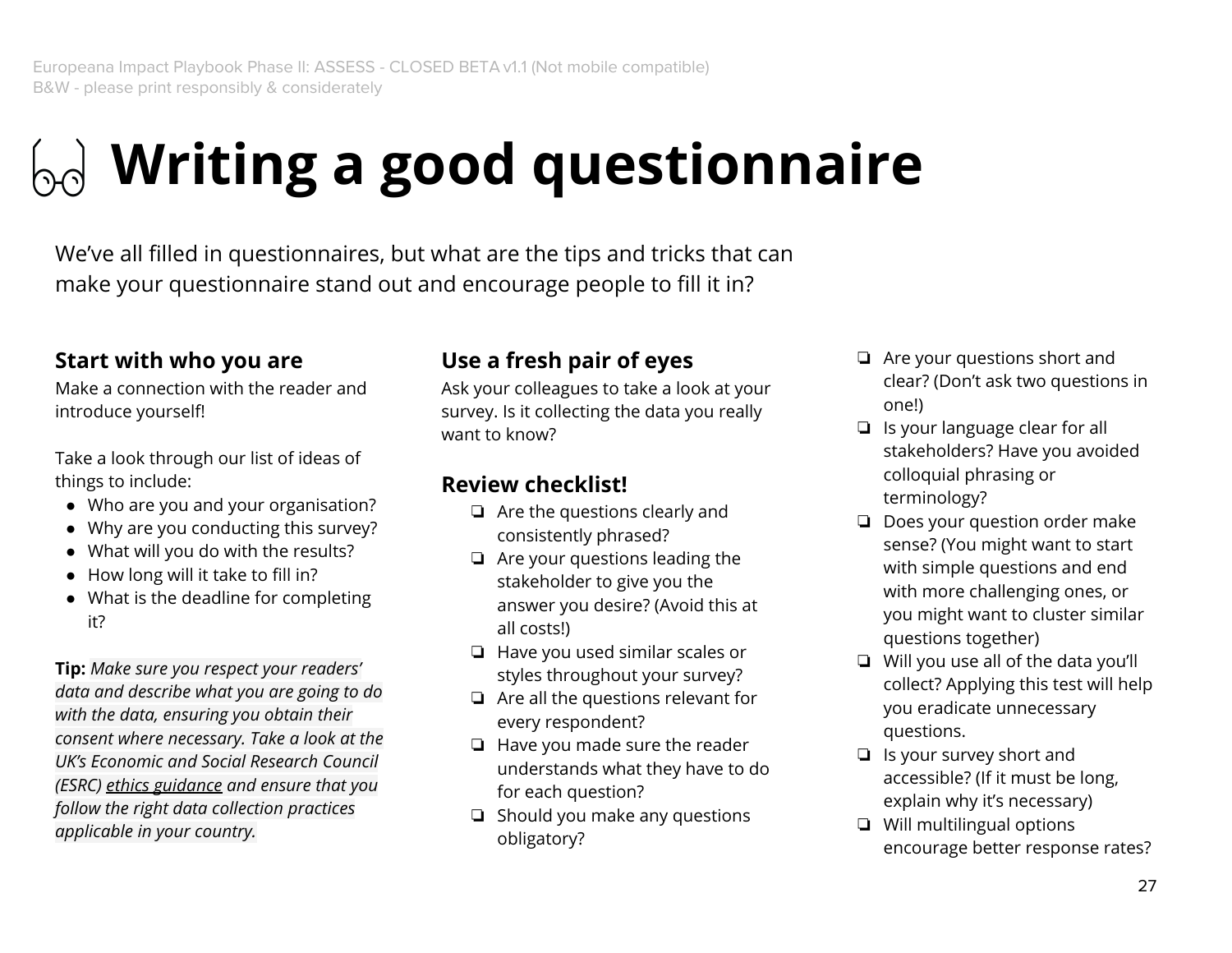❏ Can someone unfamiliar with your work test your survey? (the less familiar they are, the better insight you can get into how the survey works)

The more you think this through, the better your survey will be. If your data collection is time-sensitive, this might be the only opportunity to collect these answers, so make sure that every question counts!

#### **Ask for help**

Asking the right questions is never easy. If you are finding writing your questionnaire is more difficult than you anticipated, don't worry, you are not alone.

There are a wide range of online resources you can consult that can help you with advice on how to phrase questions, as well as how to structure or not - the type of data you want to collect.

#### **bank**

Check out the bank of questions provided by SurveyMonkey for ideas and examples you can use, refine and be inspired by.

 $\mathcal{L}(\mathbf{z})$ 

 $(\lambda)$ 

**How to ask a question about wellbeing?**

Warwick University developed a wellbeing scale that can help you explore how to ask those tricky questions about how someone feels about their wellbeing.

#### **Read writing guides**

Survey Monkey's Writing Guide can walk you through the process for

#### developing a great questionnaire.

● NCVO Knowhow provides tips on how you can refine your approach to writing.

#### **To use, or not to use, validated scales**

*A validated scale has been tried and tweaked by academic researchers, using representative samples.*

Using validated scales in data collection is an advanced way to refine your approach. Having undergone academic rigour, they can be used as a reliable approach to collecting data in a structured way.

Consider using a validated scale if you want to be sure that your questions will give the information you are looking for to the same standard used in academic research.

#### **Consult a question**

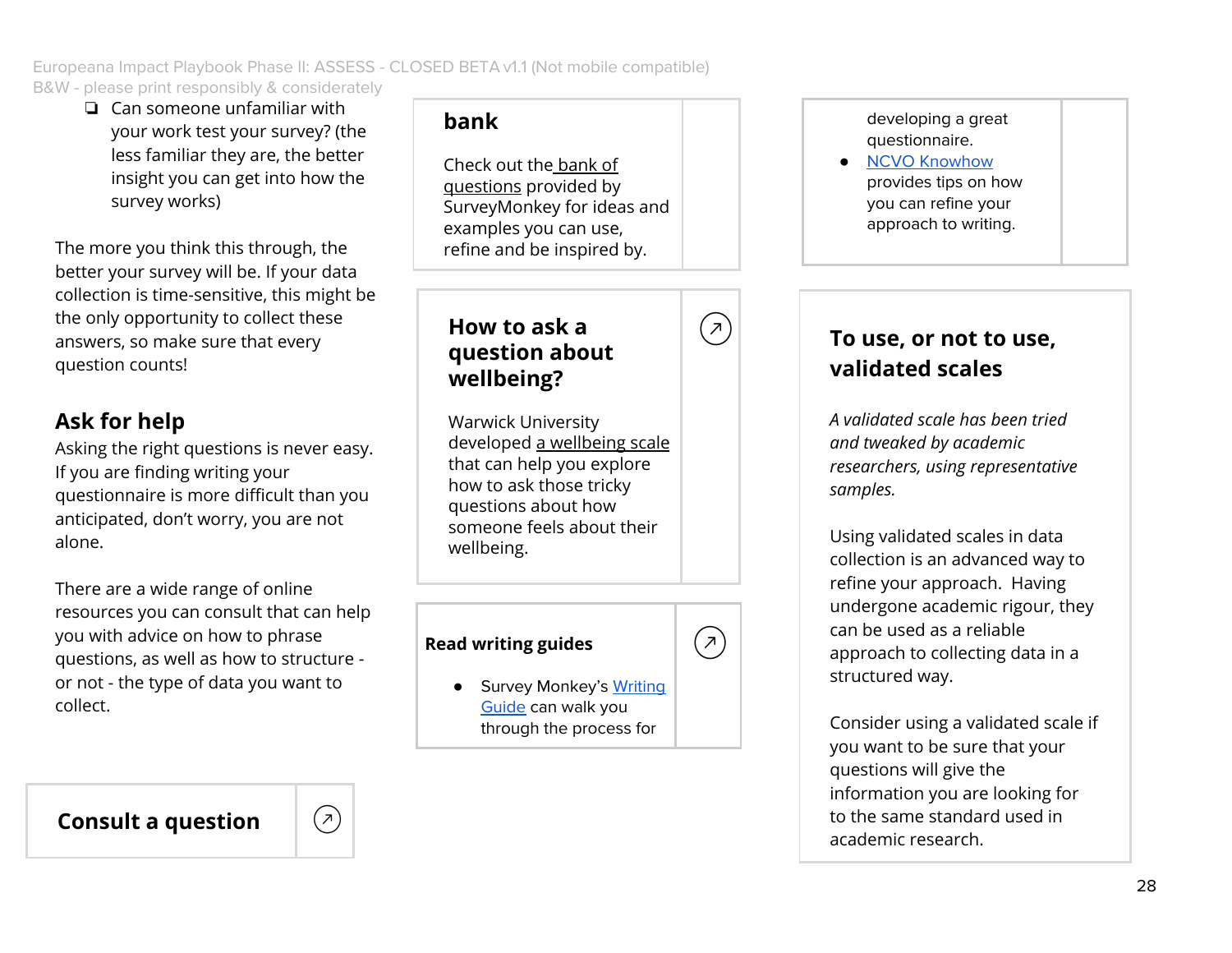### **Interview etiquette**

Interviews might seem simple to execute, but to get the most out of them you need to do some work to get them right.

#### **Start with who you are**

Make a connection with the stakeholder and introduce yourself. Tell them:

- What you'll do with the data
- What it's for (e.g. will it inform a report, will this report be published)
- Whether or not what they say will be anonymous (and if not, how they will approve your use of the data)
- How long the interview will take
- Whether or not the interview will be recorded - you must always ask for their consent
- That they have the right to stop the interview at any time

**Tip:** *Take a look at the UK's Economic and Social Research Council (ESRC) ethics guidance and ensure that you follow the*

*right data collection practices applicable in your country.*

#### **Structured, semi-structured or unstructured?**

There are different benefits from your interview approach. A structured interview relies on predefined questions, and you will ask these questions in a fairly strict manner. In a semi-structured interview, you may have predefined questions, but the approach will be more conversational.

You may rely instead on the Change Pathway, and ask questions relating directly to this. In an unstructured interview, you can be more spontaneous in your questioning. However, for the purposes of your impact assessment, we think this might not be the most useful

approach, as this is something most commonly used in preliminary research (where you are not investigating specific change).

We recommend that you keep your interviews informal and enjoyable. You and the interviewee will enjoy the process much more and, in our experience, you'll learn much more too if the interviewee feels that it's an open and respectful setting.

#### **Avoid leading questions**

It might sound obvious, but don't lead your interviewee into positions where you encourage them to agree with you. If they don't answer a question, think about how you might ask it in a different way, but don't push the subject.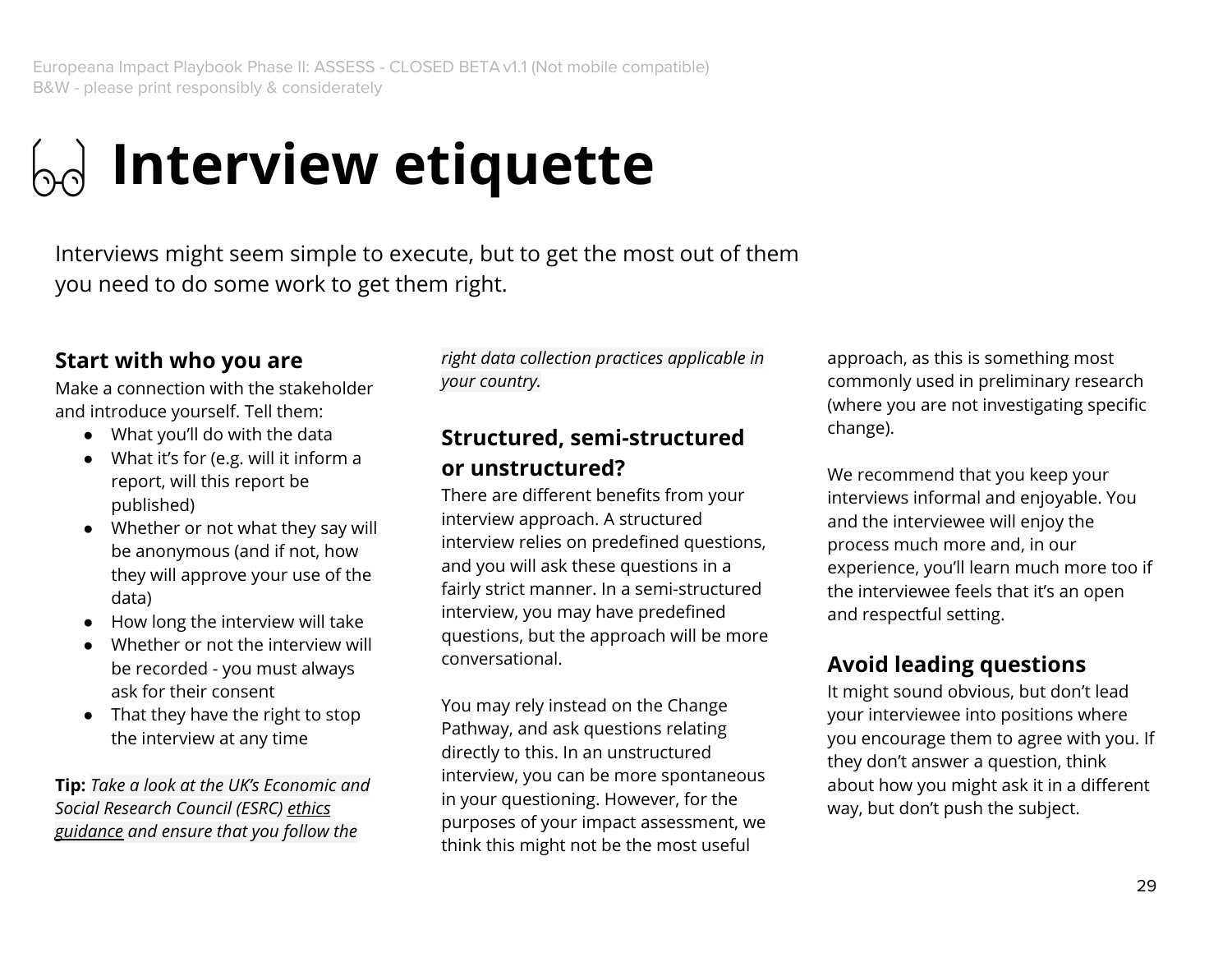#### **Don't forget to look out for unexpected outcomes**

You might something unexpected. This is a great opportunity to learn more about the impact of your work for your

stakeholder! Ask your interviewee to explain their point of view.

**Tip:** *Some easy questions that have brought out some interesting data for us include:*

- *● What was the biggest success/challenge for you?*
- *● Is there anything else you want to share that I haven't asked you about?*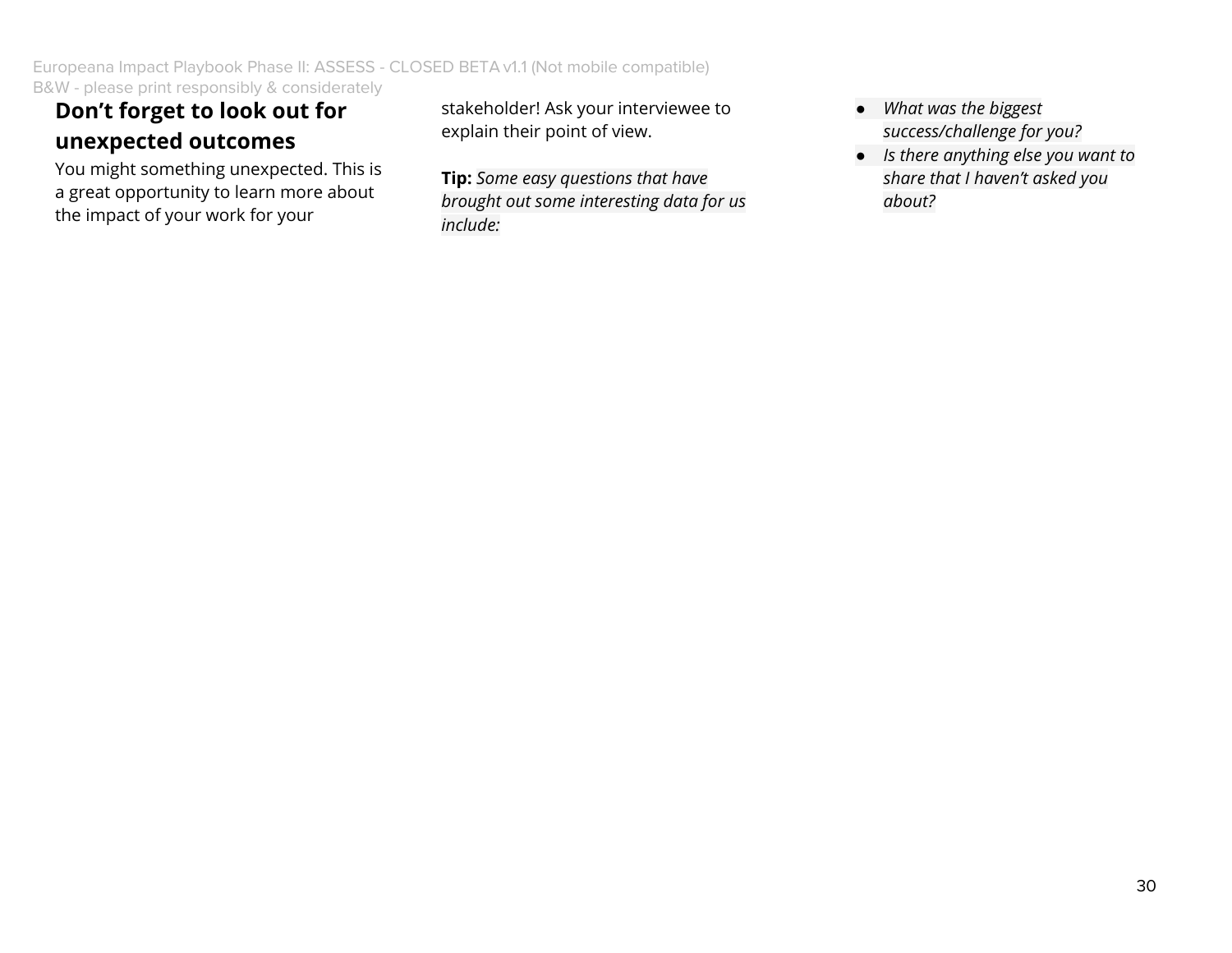### **Phillary II.4 Data collection ... Go!**

With your data collection plan in hand, all that remains now is to collect the data you need (with some review points along the way!).

| Who                 | You                                                             |
|---------------------|-----------------------------------------------------------------|
| Why                 | You'll need to collect the data as you've outlined in your plan |
| Time needed         | Depends on your data collection plan                            |
| <b>Your results</b> | $\Box$ The data                                                 |
|                     | $\Box$ Back-ups of the data                                     |
|                     | $\Box$ Colleague buy-in to the preliminary results              |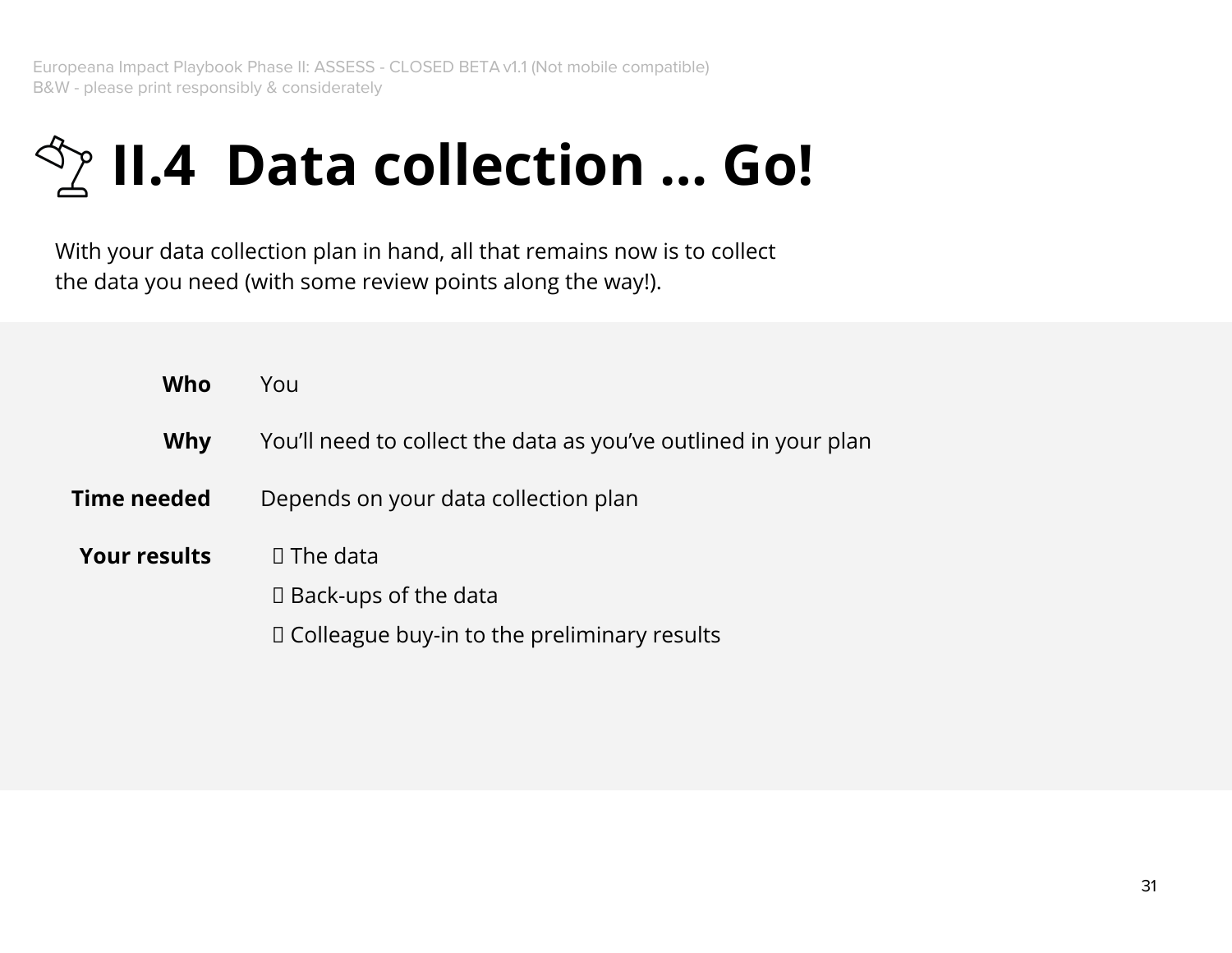### **Walkthrough**

You're well on your way to collecting the data you need. You'll want to keep a check on progress, be patient and be diligent to ensure you get the data you are looking for, whilst leaving room for tweaks to your approach.



You've set your data collection in motion and now you need to wait. While you're waiting, you should check in with the data collection from time to time. Browse through it to ensure that it is what you are looking for.

#### **Monitor progress**

Check in on the progress of the data you are collecting from time to time.

● How are you performing against your success criteria?

- Is the data of the quality you are looking for?
- Do you need to refine your approach?

**Tip:** *Keep your team keen. Sharing a selection of results periodically before you have all the data collected can help keep your team motivated. You could share some interesting anonymised quotes or preliminary results (some data collection*

*software does some analysis automatically and you can download this as a PDF).*

#### **Stay flexible**

Sometimes plans need to be adapted. Maybe things aren't going to plan, or something has changed since your plans were made, or you learned something you wish you'd known earlier in the process.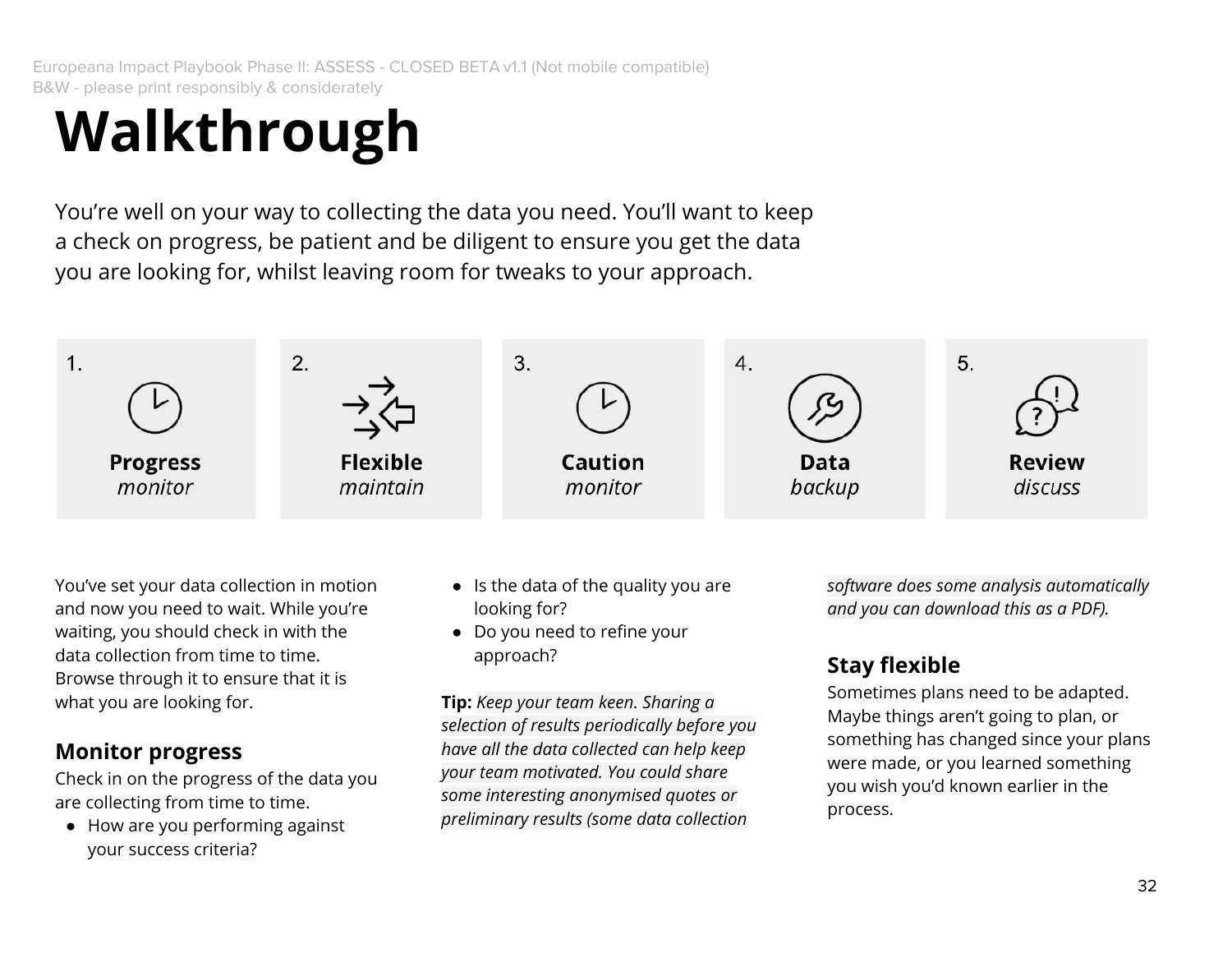**Tip:** It can be tempting to jump at every new data collection opportunity that might *e m e rg e, b u t a l w ays k e e p i n m in d th e* resource you need to collect and analyse the data. Remember that quality is more *important than quantity.* 

Keeping an open mind towards adapting your approach will help you manage these challenges.

#### **Remain cautious**

Being adaptable can be a good approach, especially if things are not going to plan. But you also need to be cautious so that you don't make changes which have a significant effect on your research.

**Tip:** *It can be tempting to make changes to how you collect your data, and even which data you collect. If you do make changes, take the time to work through how these changes will affect your data collection, and what conclusions you can draw from them.*

#### **Make a backup**

Always keep the original master data in a safe backed-up place. Export data out of proprietary tools into a neutral format

supported by multiple tools (like an Excel spreadsheet).

Things to consider:

- Do not alter the contents of the master files of collected data.
- When you clean, reformat or otherwise modify the data, always do so from a copy of the master data.

#### **Review point**

- Do you have the data you need, for example, in terms of the quality of data or the sample?
- When will you stop collecting data?
- Do you need to send any reminders or survey any other stakeholders?
- Have any new data collection points emerged? Should you pursue them?
- Have you planned for the time you'll need to transcribe any interviews?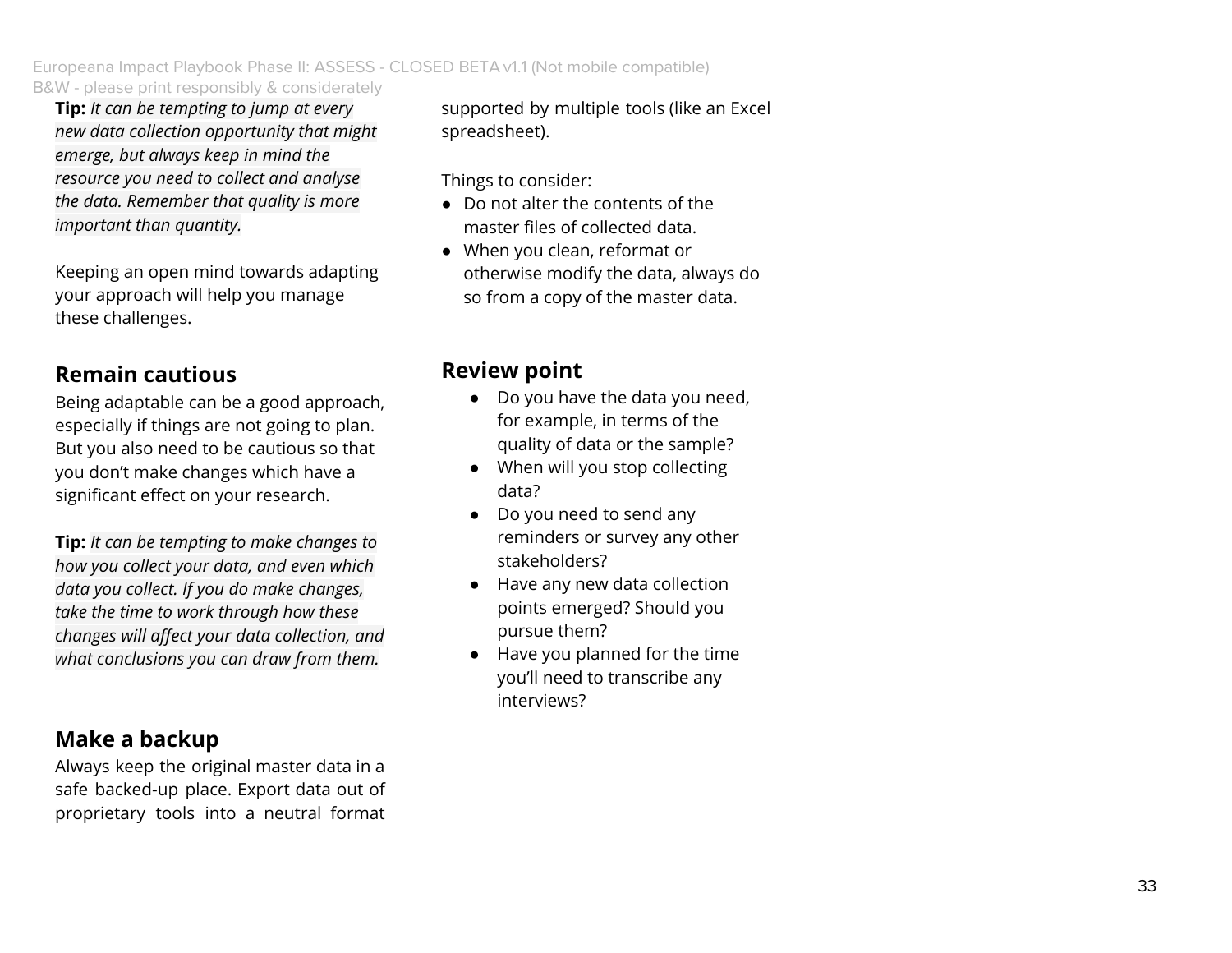## **II.5 Data analysis**

So you have the data in front of you. It's time to crunch the numbers and look through any qualitative data you've collected, noting any trends and interesting responses.

| Who                 | You                                                                                                                                                          |  |
|---------------------|--------------------------------------------------------------------------------------------------------------------------------------------------------------|--|
| Why                 | Collecting the data isn't enough; now you need to analyse it and<br>look for any signs that change has occurred for your stakeholders                        |  |
| Time needed         | Plenty - it depends on how much data you have                                                                                                                |  |
| <b>Your results</b> | $\Box$ Information that illustrates if change has occurred for your stakeholders<br>$\Box$ An understanding of the benefits and limitations of your approach |  |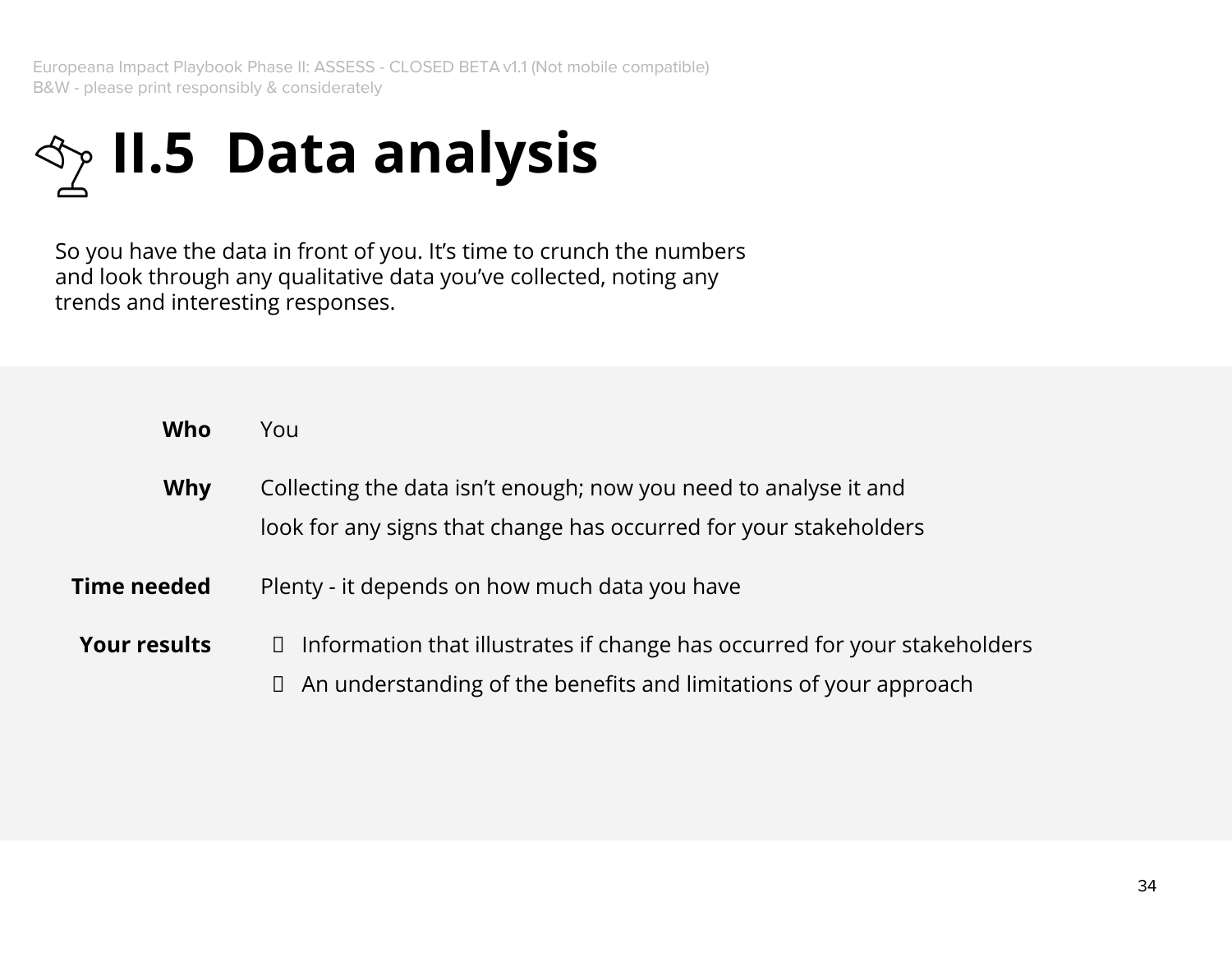### **Walkthrough**

Nearly there! It's time to take a deeper look at your data.



Now you've collected the data you need, it's time to dive into it and see how it contributes to your impact assessment. In this step you'll be looking through the data to see what's relevant, what's not and using some tips to help you analyse it.

#### **Recap**

To keep your analysis phase lean and help you prepare your data, revisit the outcomes of Phases I and II so far.

**Tip:** *Reminding yourself of key actions taken so far will help you prepare your data for analysis with your team.*

Before you prepare your data, take some time to refresh your memory:

- What was the research question?
- Why did you decide to undertake an impact assessment?
- What are the outcomes and impact you are looking for evidence of?
- Which methods of analysis did you plan to undertake in this phase?
- Did you make any decisions during the data collection step which you need to consider in the analysis?
- Did you meet your success criteria?

**Tip:** *Have to hand a printed copy of your Change Pathway and in particular, the outcomes and indicators.*

#### **Prepare your data**

Now it's time to review and prepare your data so that it's ready for you and your team to analyse.

Expect to spend some time looking in depth at what you have collected to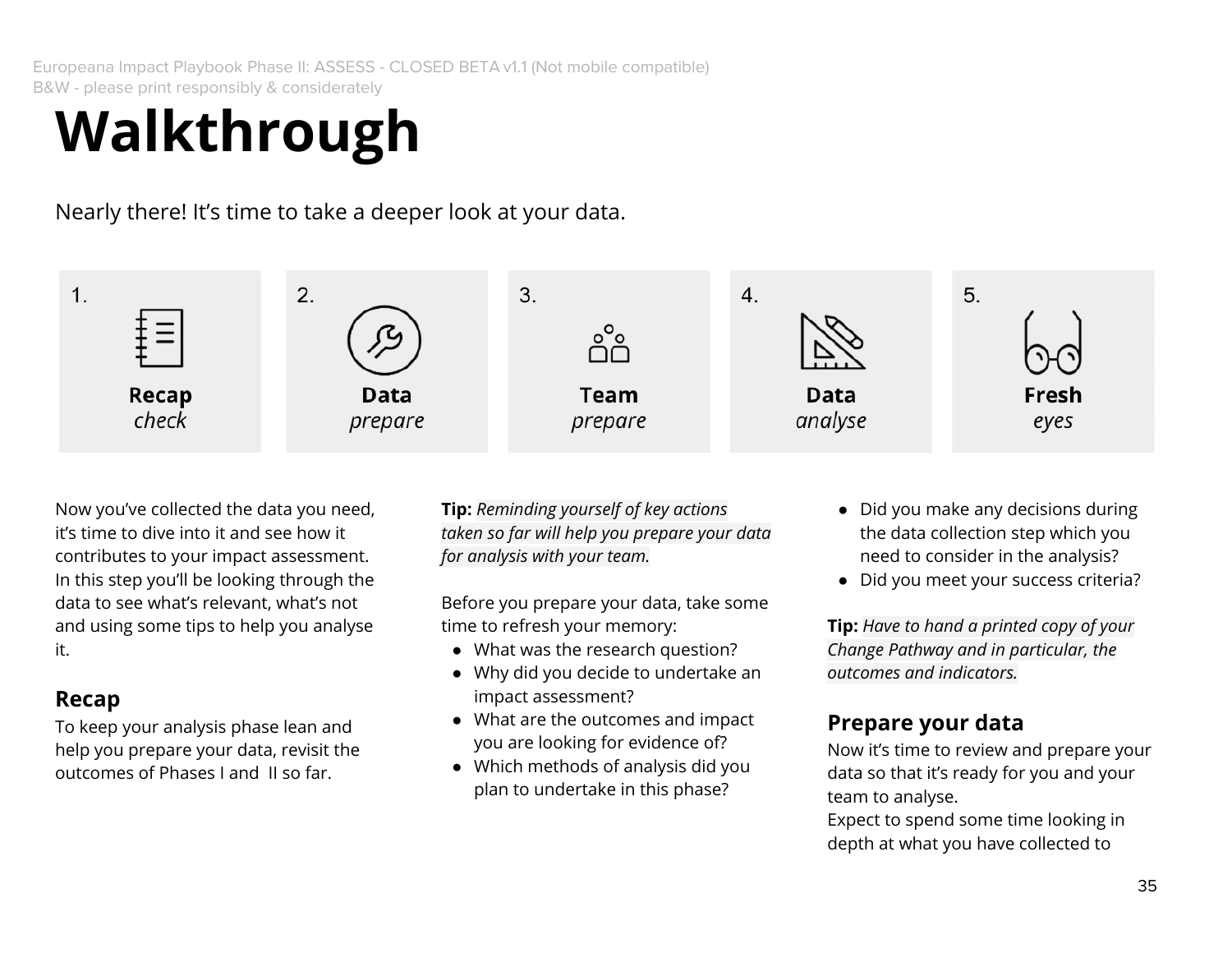ensure that it meets your own quality standards.

- Is it incomplete or spam?
- Does your data meet your success criteria?
- Is it in a good format to enable collective review with your team?

Consider whether you will delete incomplete responses or whether some data is more important than all the data you need from each respondent. **You should make notes of the decisions you have taken about your approach, because you'll need this when you are writing about your process.**

#### **Prepare your team**

You've kept your team informed during each of the steps, and now it's time to bring them back to the table and get their input on the data that has been collected.

The next blocks can be performed by a single data analyst, a pair of specialists working together or an entire team. It is helpful if everyone involved in the data collection is also involved in the data review. Remember, you are the expert in your work but that doesn't mean you are the expert in data analysis. This stage

always benefits from the input of others, to help validate your results.

**Tip:** *At least one person on your team should know the dataset inside and out and be able to guide others through it.*

#### **Data analysis**

You've finally arrived at the point where you can analyse your data! We recommend you block out a long chunk of time so that you can pay maximum attention to this stage.

Now that you have prepared the data, it is time to see how rich it is by making sense of it and looking for patterns.

Evaluating quantitative data requires a different approach to evaluating qualitative data as both lead to different types of information. Your approach will also depend on the skills and resources available within your organisation. When it comes to analysing quantitative data, sometimes calculating percentages or averages will suffice, and complex statistical analyses are not necessary (or possible within the skillset of your team).

#### **Working with qualitative data**

A lot of the data you've collected might be qualitative. This can be initially very overwhelming; a short interview can still create pages of data.

We use have found the following steps useful:

- 1. Read the data you have collected.
- 2. Mark ('code') any interesting points that emerge (e.g. interesting points of view or quotes) on your first read. You can 'code' the data by creating a set of references you are looking for in the data, e.g. learning objectives (learned something new), that are drawn from your outcomes and indicators.
- 3. Re-read the data again, and mark any new information that didn't seem so important. The more you read the data, the more you might find, especially if you have collected multiple viewpoints that you can compare.

Your analysis centres on identifying and describing patterns.

● Do you see any patterns? Are they expected or unexpected?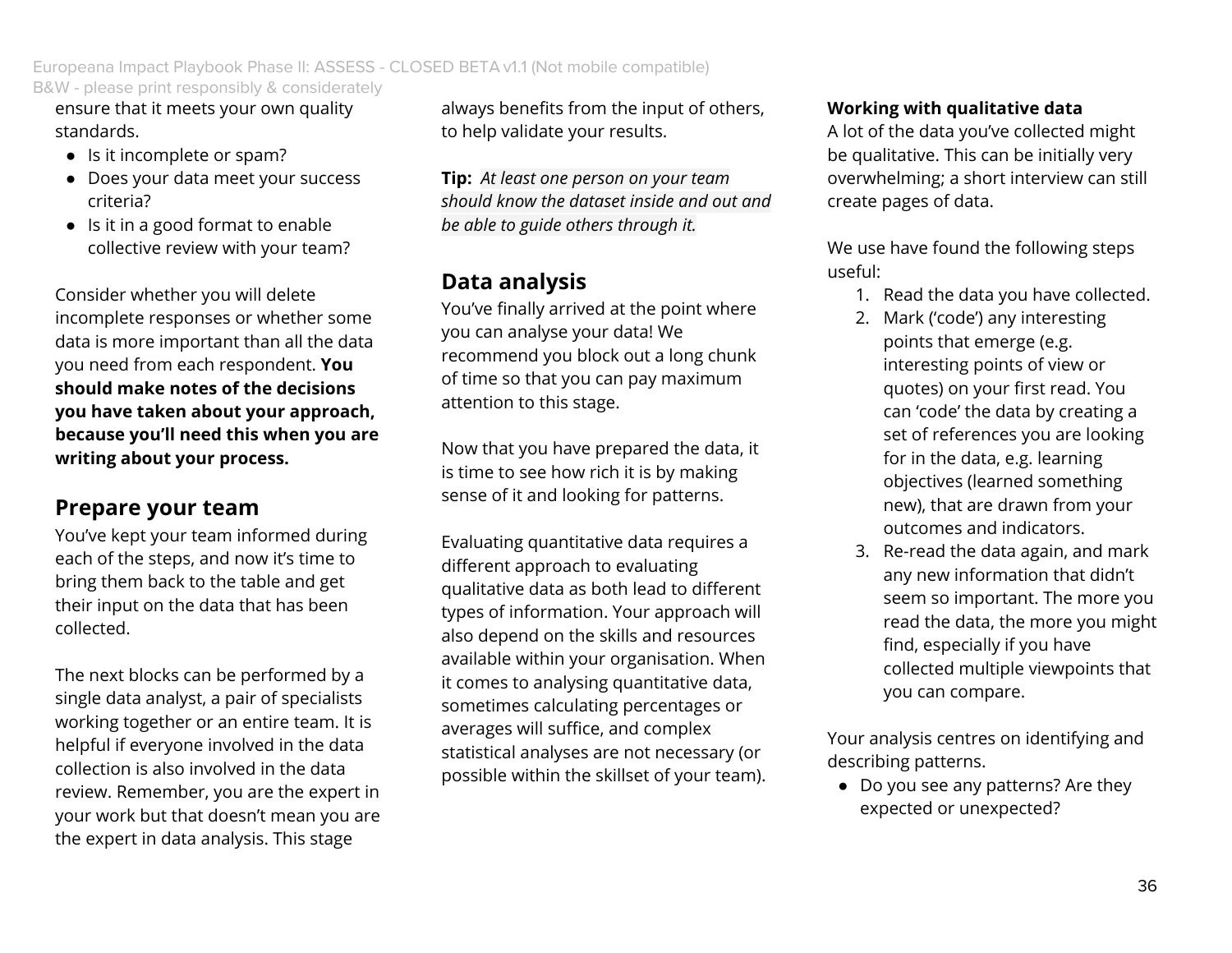- Do you see any changes in patterns over time e.g. by comparing new data to the baseline set?
- Can you explain what each pattern means or why they are important?

You can also look at patterns of how participants responded to certain questions. For example, did they hesitate in an interview when they were talking about whether or not they enjoyed something? Did questionnaire respondents avoid one particular question?

Before focusing on conclusions, you want to be as certain as possible that you have

drawn all relevant information out of your data.

**Tip:** *If you're new to impact assessment, remember that to demonstrate impact that all-important change in your stakeholders - you're looking for data that helps you explain or evidence this change. Your Change Pathway sets out how outcomes lead to impact. Can you evidence the outcomes that you wanted to investigate? Your data may not show if you have made a change for or in your stakeholder in a particular area.*

#### **Use a fresh pair of eyes**

What will someone else see in your data? Did they spot something you did not? Are they validating your patterns?

It's always good to get a peer review of your analysis and the patterns you have identified.

**Tip:** *Be ready from the beginning to document any recommendations on how to improve your work that might emerge from the data analysis stage. This is a great tangible output for your colleagues and it will help convince them of the benefit of investing in this type of research.*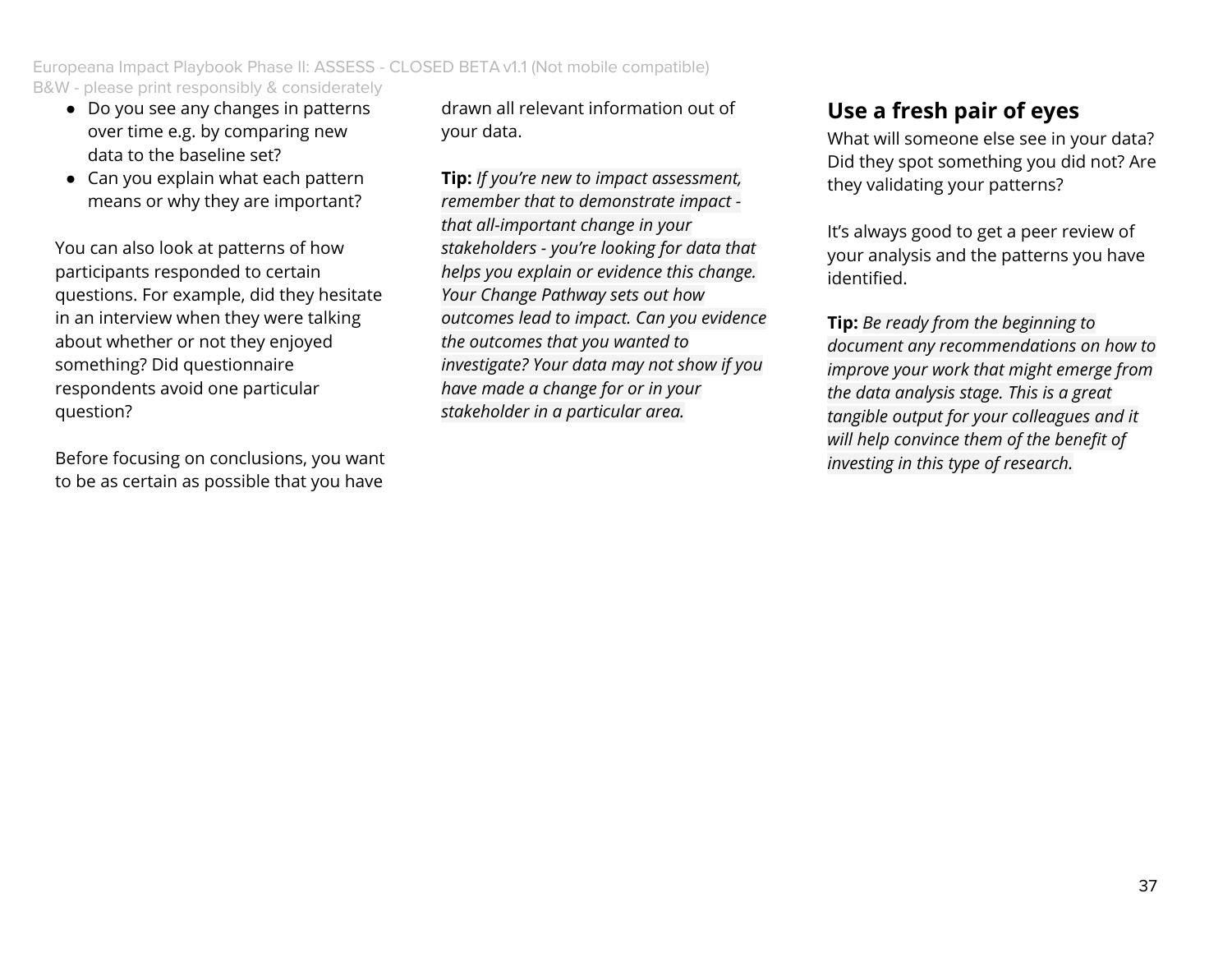### **II.6 Drawing conclusions**

It's been a long journey to this final step - you've done a great job to get this far! You're ready to draw conclusions and see how far your data supports the impact designs you developed in Phase I. So let's go!

The final step in this phase is all about drawing conclusions. What does the data tell you about the impact of your activities? What can you learn from this information? And what have you learned from this phase?

#### **Prepare your team**

This is a team effort so first things first, let's bring your team back together.

**Tip:** *Drawing from different perspectives at every stage is valuable - be prepared to revisit who is part of the team in order to complete this final step.*

#### **Drawing conclusions**

It's time to translate the patterns you found during the data analysis into

useful conclusions for your impact assessment.

Before you start, it's always useful to recap and remind yourselves of the main elements of the impact designs you drew up in Phase I.

Lead your team through the data analysis and together consider:

- What do you think of these patterns (or their absence)?
- What has changed and what has not?
- What did you expect to see but not find in these patterns?
- Did any patterns surprise you?

Analysing your dataset in this way will lead you naturally to a few conclusions.

Which of those conclusions are most important to you? Can you prioritise or weight them? If you look at the patterns you found, where do you draw your accountability line?

**Tip:** *The conclusions you draw don't need to be limited to the impact design. It's common to use this process to reflect upon the methods you used, as well as the activities or services that are the focus of your impact assessment.*